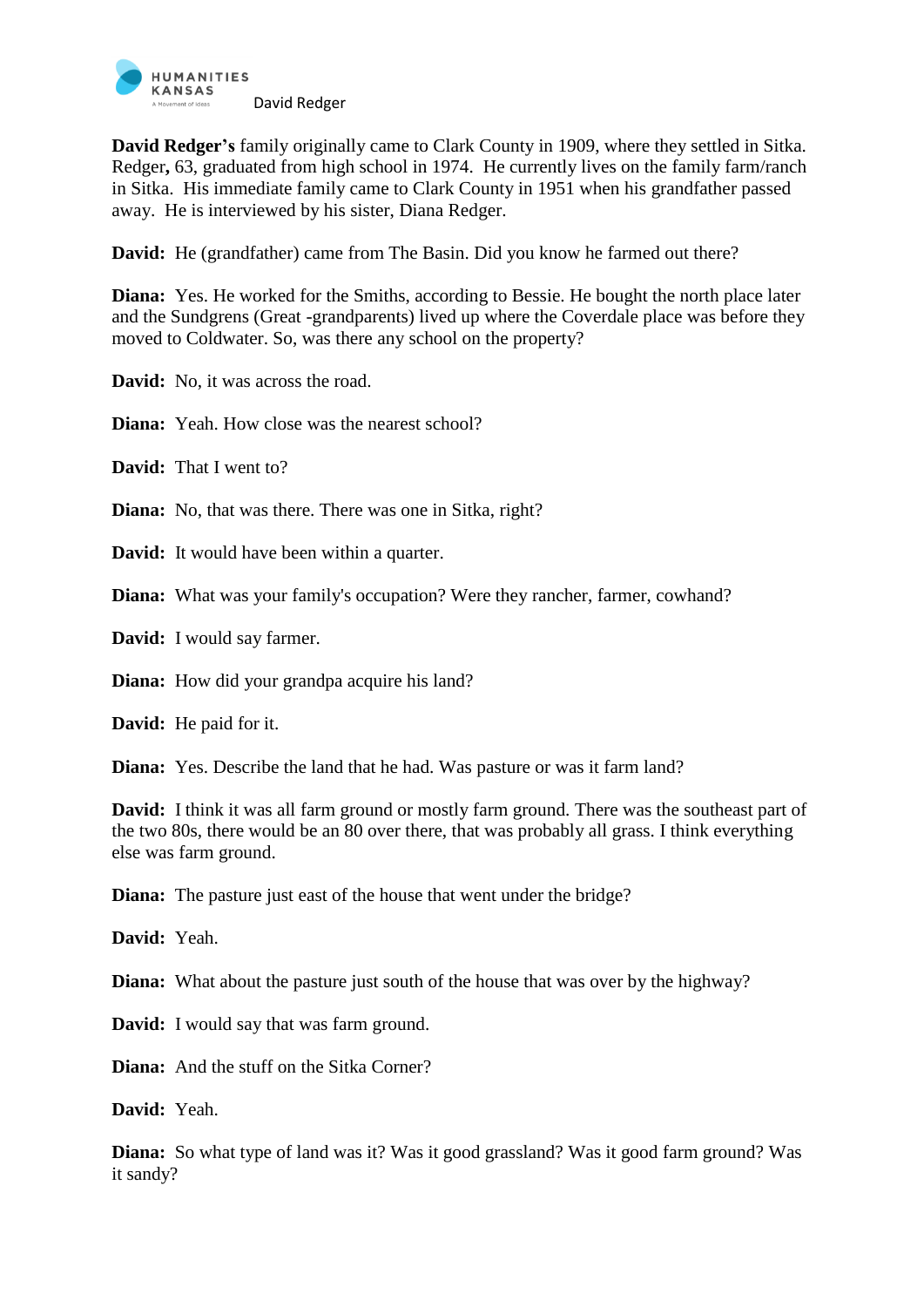

**David:** It wasn't sandy. I wouldn't call it good farm ground. Part of it was, you know, part of it was sub-irrigated, so part of it was decent.

**Diana:** Were there any rivers?

**David:** A couple of creeks. It's running water now.

**Diana:** The Day Creek?

**David:** No. The creek that runs through the house or under the bridge. No, that's not Day Creek.

**Diana:** What is it?

**David:** It's a Six Mile Something-or-Other. I don't know if it has a name.

**Diana:** What about up north? Is the dam full or is there still a dam?

**David:** There's three dams up there or four dams up there. But no. No water in any of them.

**Diana:** So what type of crops did they grow?

**David:** Mostly wheat. At one time back in the 40s, 50s, they raised corn, but then the drought hit.

**Diana:** Then what?

**David:** Well, they went to milo and then finally they just went straight to wheat because the milo couldn't survive in the summer here.

**Diana:** When did they plant alfalfa on that one field?

**David:** Sixty-eight or sixty-nine.

**Diana:** I bet it was earlier because the girls were still home and they were hauling hay and they left in '66 and '67.

**David:** When did Robert go to the Service?

**Diana:** In '66 or '67, he graduated from high school in '65.

**David:** I think they've put it in the year he graduated.

**Diana:** How many cuttings could they get off the alfalfa?

**David:** Normal year? Four. Sometimes if it was real wet, then they got five. Towards the end, when it was getting to when the drought was coming, you'd get three guaranteed.

**Diana**: How did they cut it?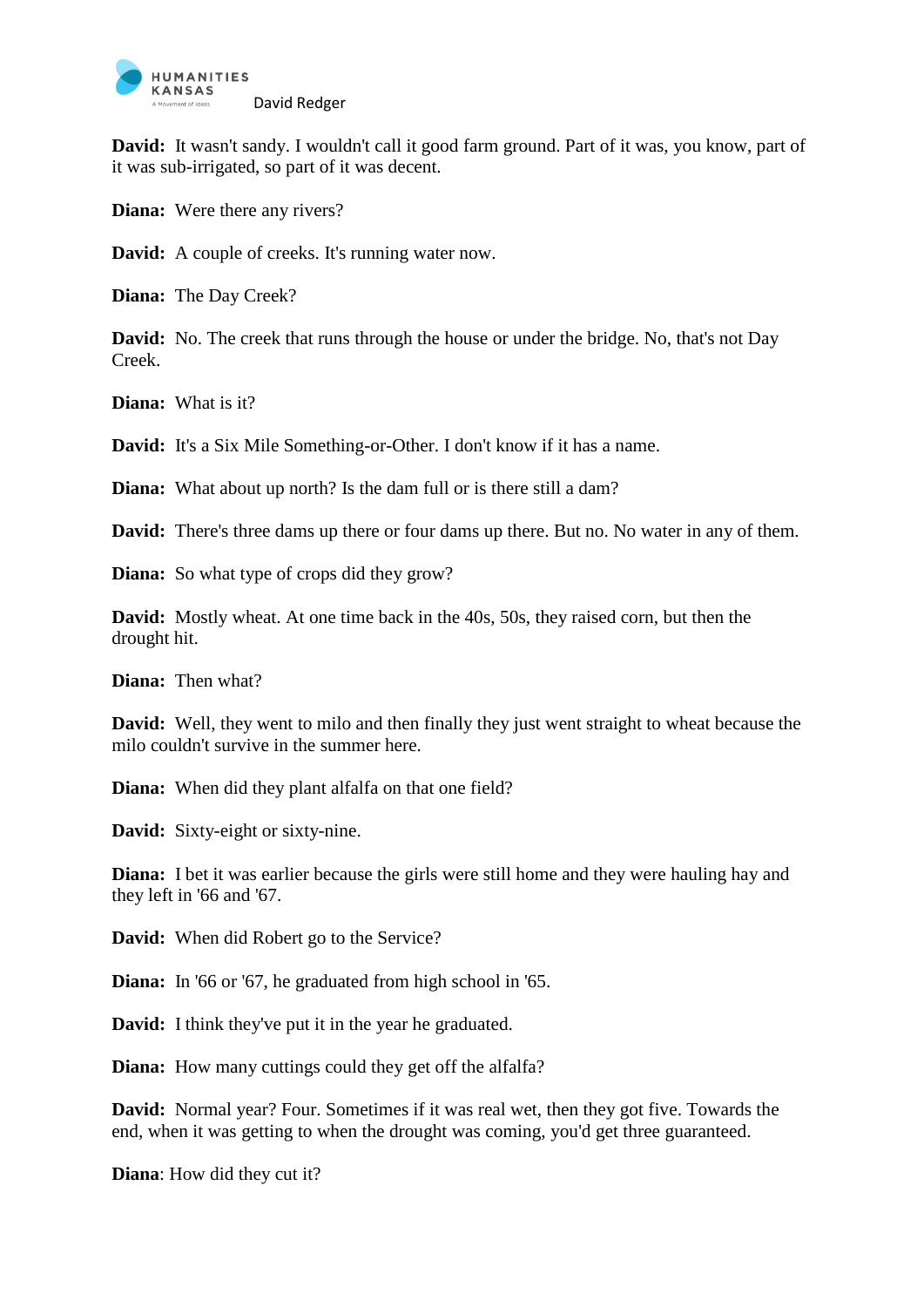

**David:** They used a sickle mower to start with. Laid it on the ground and then raked it. And when we got the self-propelled swather was when we started swathing. How'd they bale it?

**Diana:** Was it a pull...

**David:** Well, it was a Ford that went behind the tractor, it had its own motor, because we didn't have a tractor that would pull a baler with a PTO that would pull a baler.

**Diana:** What did they use? A little Ford tractor?

**David:** Yeah.

**Diana:** So how did they gather the hay out of the field? The alfalfa?

**David:** By hand.

**Diana:** What did they use?

**David:** Four-wheel trailer.

**Diana:** How did they get that trailer? I think I remember him...

**David:** Well, he bought the dry gears, the pull gears, and then we put a bed on it.

**Diana:** Put a wooden bed on it. Yes. I could remember helping screw the nuts in to hold the bed down. So how many bales could you... These are small bales?

**David:** Small squares.

**Diana:** How many pounds?

**David:** Depending on who baled it. The alfalfa was weighing probably 65 to 85 pounds.

**Diana:** And how many could you get on a trailer?

**David:** That trailer, you could get 80.

**Diana:** And that was all stacked by hand, right? Walked beside and threw up by hand. OK, so when did you graduate to the self-propelled hauler?

**David:** My junior year, we hauled my freshman...

**Diana:** I thought you were in 8th grade, 7th grade.

**David:** No, we had a truck at that point.

**Diana:** When did you start your hay hauling crew?

**David:** Seventh grade! But we didn't get this...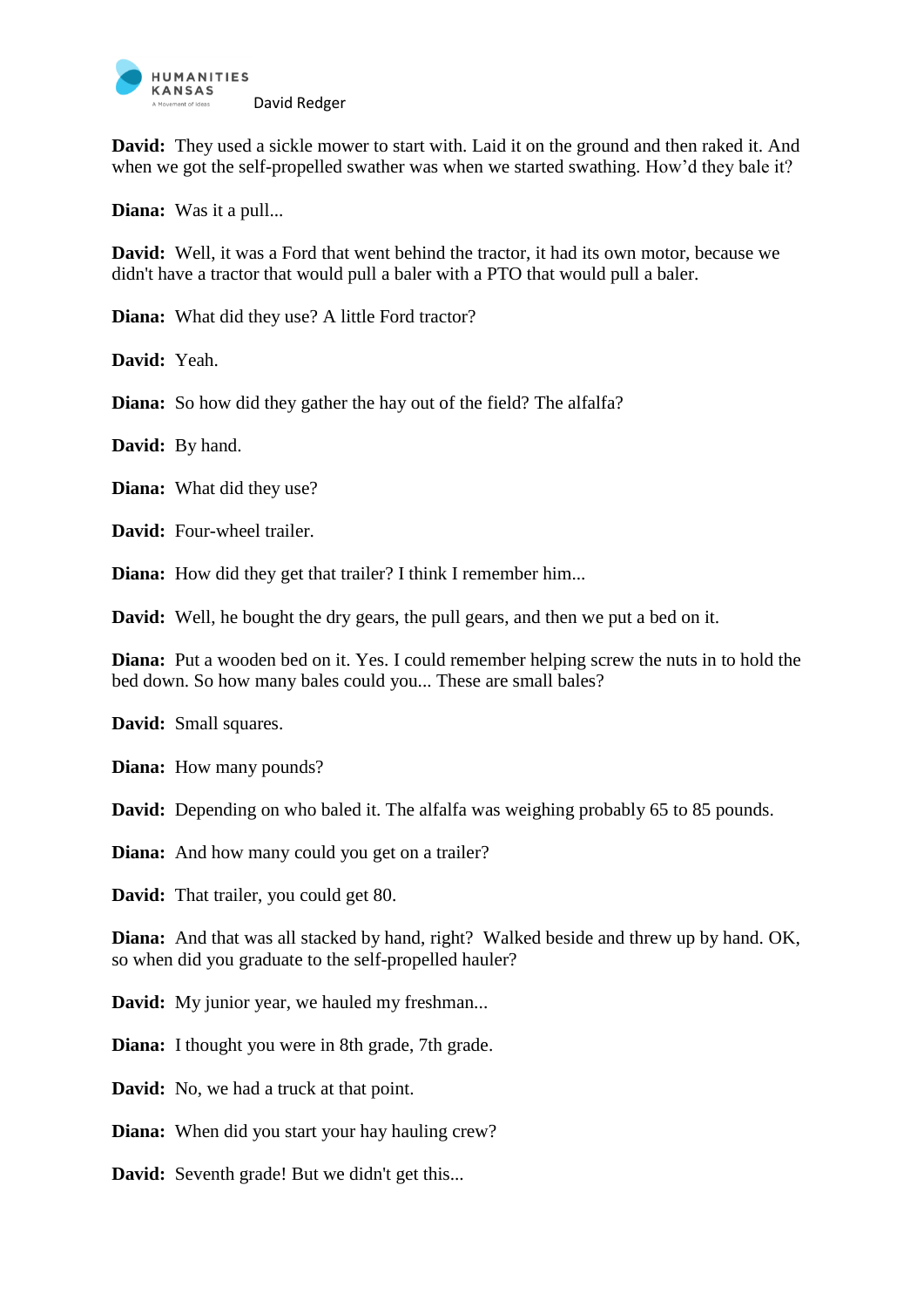

**Diana:** 1969?

**David:** Probably. I had to hire a driver to drive at night because I wasn't old enough to drive. I wasn't 16. So, I bought that when I was 15.

**Diana:** So you would have been a freshman?

**David:** Probably.

**Diana:** And how big was your hay hauling crew?

**David:** That one took two to three people. The self-propelled took two to three people. When I worked for or with Randy Mings and at that point we had eleven kids working for us.

**Diana:** How many trailers were you doing?

**David:** We did three bobtail trucks, our DewEze wagon and then Alvie Mings made one, made a home-made....

**Diana:** DewEze?

**David:** Well, it wasn't a Dew-Eze, but it was a self-propelled. He took a truck, took the bed and cab off of it.

**Diana:** So. How did this work? The self-propelled?

**David:** Well!

**Diana:** But how was it different? You didn't have to handle the bales, right? Till they got up on the...

**David:** You didn't have to throw them up. It had a reversible hydraulic and you just drove along. It would turn them over so they were flat and bring them up the nose. It would bring them right to you. You just picked them up off the track and stacked them on a bed four to five high.

**Diana:** And then when you took them to the place where you were stacking them for the farmer, or whoever...

**David:** you just reversed the hydraulics and it took them back off.

**Diana:** So, when you were hauling hay, how much did you get per bale?

**David:** As a hand or as a...

**Diana:** Well, yeah, what did you have to pay your people?

**David:** Two to three cents bale.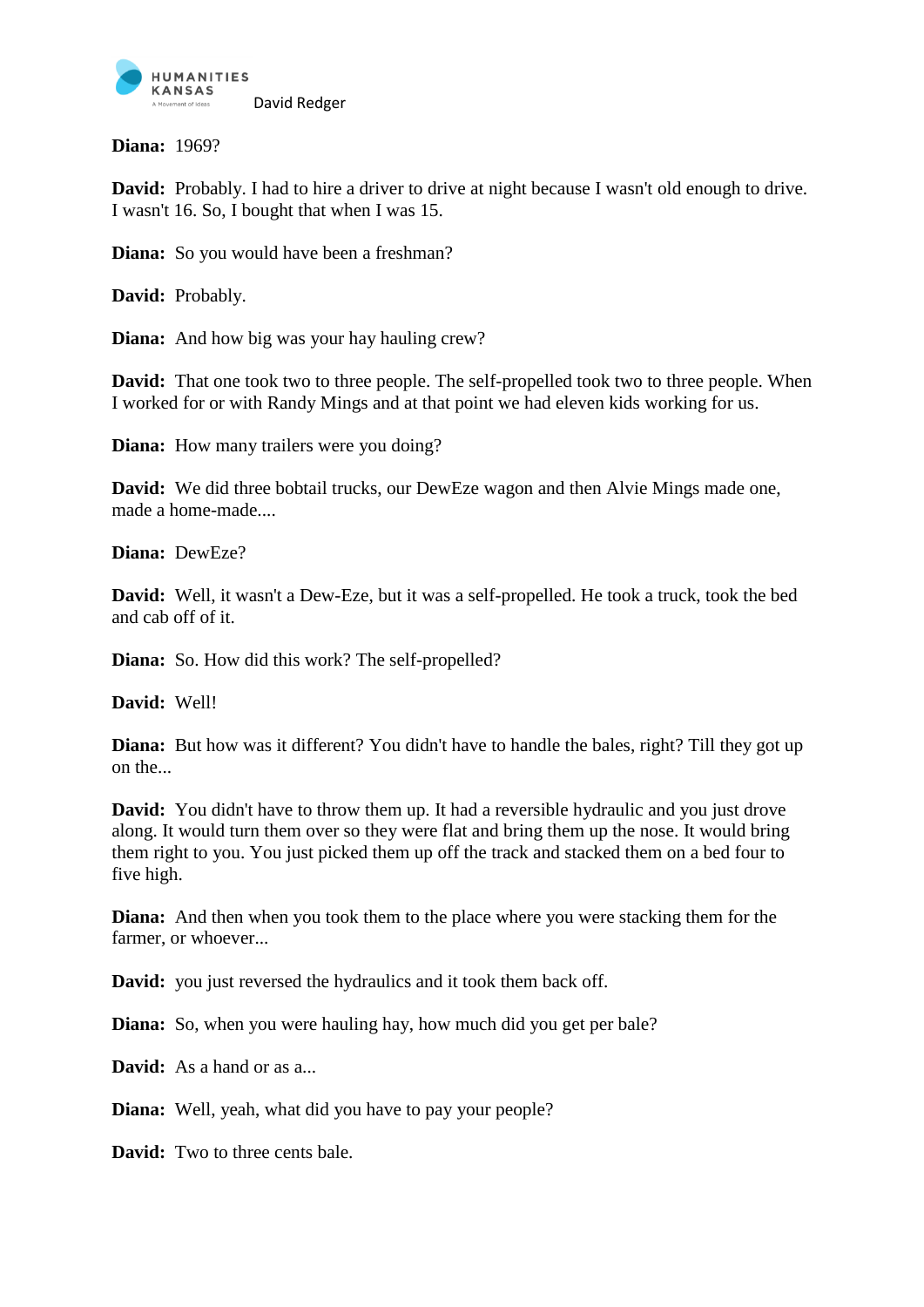

**Diana:** What did the driver get?

**David:** Depended on how good-looking she was.

**Diana:** Was it always a girl?

**David:** No, no. We usually rotated it off. I had Cynthia Seabourn and Gwen Krier drive. They were the only two girls that I had driving, and both of them unloaded. So, they got a cent, a penny a bale.

**Diana:** How much did you charge altogether for bales?

**David:** When we just had the trucks, we started at twelve cents. When we bought this, we went to fifteen. When we finished, however many years later, I quit hauling because I thought it got to where they couldn't afford it. And I was at 30 cents, but gas at that point was going through the roof. I mean, it was almost \$2.

**Diana:** Were you a senior?

**David:** I was out of school. I had come back and I might have been married.

**Diana:** When you used that, could you make a pretty good income off of hauling hay?

**David:** My help, we was hauling 1,000 bales a day. My help was making 20 bucks a day. You couldn't do that in town. You know, most of the places that a high school kid could work was paying a \$1.60 to \$2.10 maybe for an eight-hour day so, you're looking at 16 bucks a day.

**Diana:** So how many farmers did you haul hay for? And did you have a regular route that you went?

**David:** I had a regular alfalfa crew. I followed my dad and I followed Alvie Mings.

**Diana:** What did your dad and Alvie do?

**David:** They were custom hayers. They swathed and then they baled it.

**Diana:** And then you came along and stacked it and picked up the bales. Did you have to stack in the barn sometimes?

**David:** Yes. It was always best to stack on the side of the field. If we had to, we charged anything over like three miles one way, if we had to haul it. We had to haul it more than three miles, we charged mileage. If it went into the barn, it was an automatic nickel. Because you handled the bale more.

**Diana:** Did you have to feed your crew?

**David:** Oh, yeah.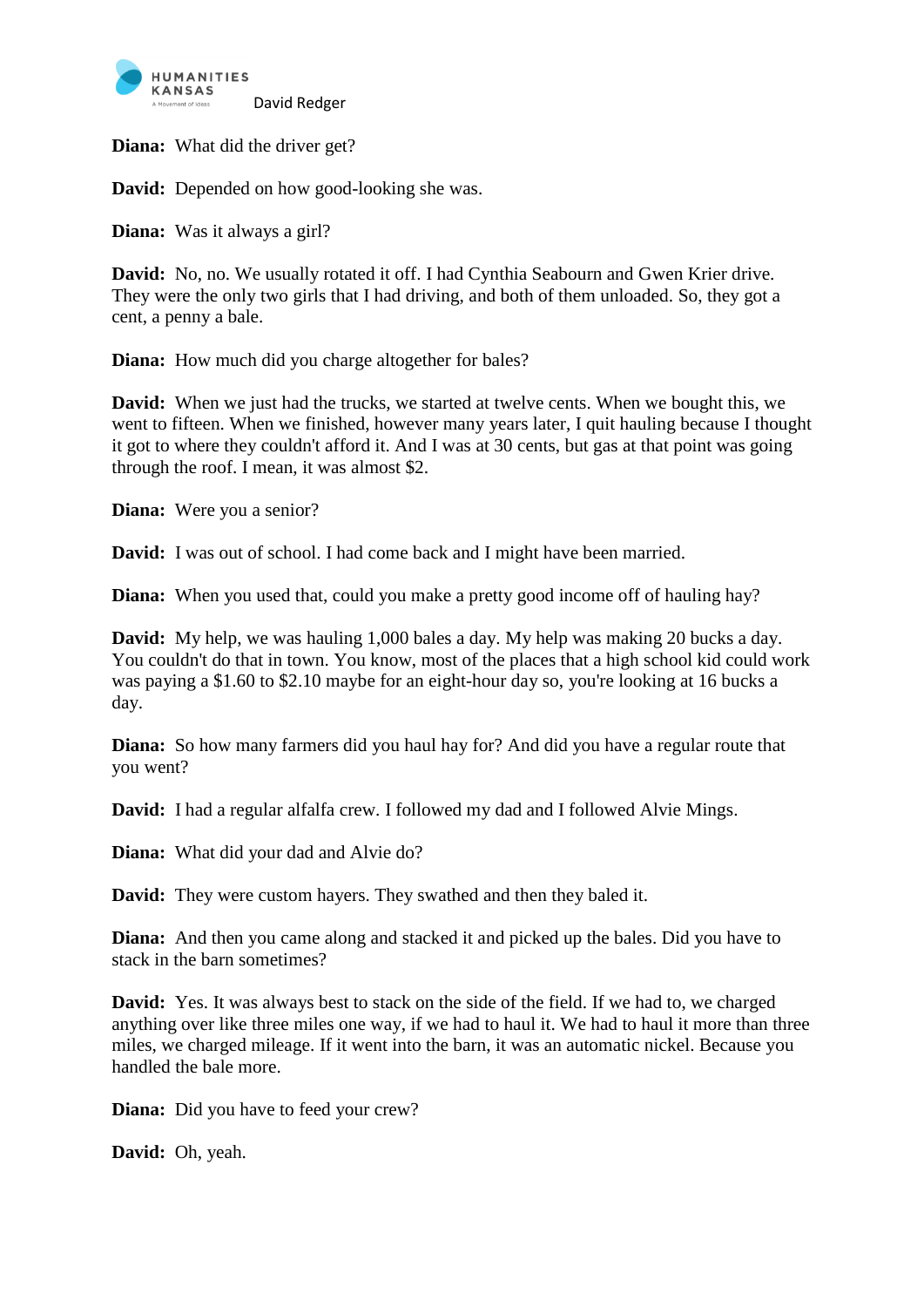

**Diana:** How'd you do that?

**David:** Out of my pocket.

**Diana:** Did you have help? Cooking meals for them?

**David:** If we were home.

**Diana:** But how often were you home?

**David:** Weekly, every other week. Maybe.

**Diana:** I just remember cooking lots of meals for the hay hauling crew.

**David:** Yeah, but we were only there when our hay was on the ground and 20 acres never took very long, you know, a day.

**Diana:** It was just that field east of the house?

**David:** Yeah.

**Diana:** When you stacked into a big stack, how many bales were usually in each stack.

**David:** Depended on the farmer.

**Diana:** What was average?

**David:** Thousand, fifteen hundred.

**Diana:** Did you ever drive the swather or the baler?

**David:** Yeah, when Daddy got sick, I ran both of them.

**Diana:** OK, so the swather. How is it different than, like a tractor?

**David:** It had joysticks.

**Diana:** And how did the joysticks work?

**David:** Like a dozer. You push it, the two sticks. The further forward you push them, the faster it would go. You pull them back to slow it down, to stop it, to back it up. The Case was a double-stick, just like a dozer. You could push this one forward. You could push your left hand forward and make the left wheels go forward. Pull your right hand back and make the right wheels back up.

**Diana:** So, you could turn it around.

**David:** Yeah. You didn't get it stuck like you did the...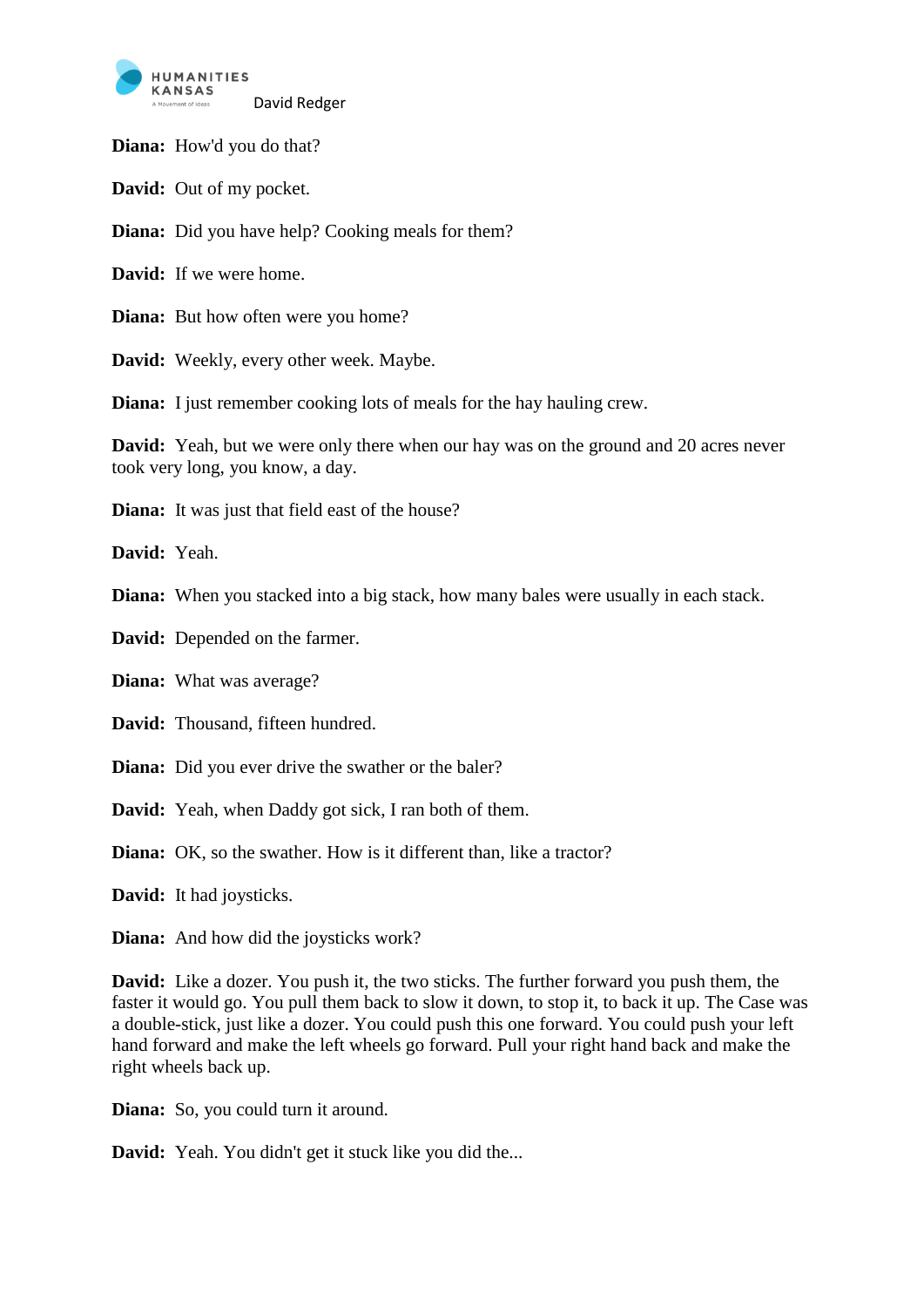

**Diana:** How did you do the deck?

**David:** Foot pedals, up and down the foot pedal.

**Diana:** And the brake was a foot pedal?

**David:** Yeah. The brakes were on the... You didn't have brake-brakes, they were on the joysticks.

**Diana:** And was that the way it was on the New Holland?

**David:** Yeah, except the New Holland only had a single stick. If you were turning left, the left wheel would quit moving. So you could stick it quick.

**Diana:** So what about the baler? Did it have a...?

**David:** The baler was a regular, it was self-propelled. They had just moved a four-cylinder motor, give or take, onto the baler. You know, like a regular, little tractor.

**Diana:** It was pretty heavy, wasn't it?

**David:** Yeah.

**Diana:** What about the swather? How did Daddy move the swather?

**David:** He built a trailer to move the Case. You ran the drive wheels up on the trailer. Then you pinned the crazy wheel on the back so it didn't do stupid things behind you.

**Diana:** And then he could pull that behind his pickup and go wherever. But he had to road the baler, right?

**David:** Yeah, but the baler would run 40 mile an hour.

**Diana:** So how far did you to go to custom swath and bale for people?

**David:** I think he stayed pretty much in the county.

**Diana:** In the east part of the county, or all over?

**David:** I don't think he went to Minneola, but yeah, we were as far north as the Lexington Bucklin type community all the way down, some into Comanche County, mostly down across here and over to Acres.

**Diana:** In the south part of the county.

**David:** Yeah, because there's not much... You get north of town, there's just not a whole lot.

**Diana:** Do you remember what he charged for swathing and then for baling?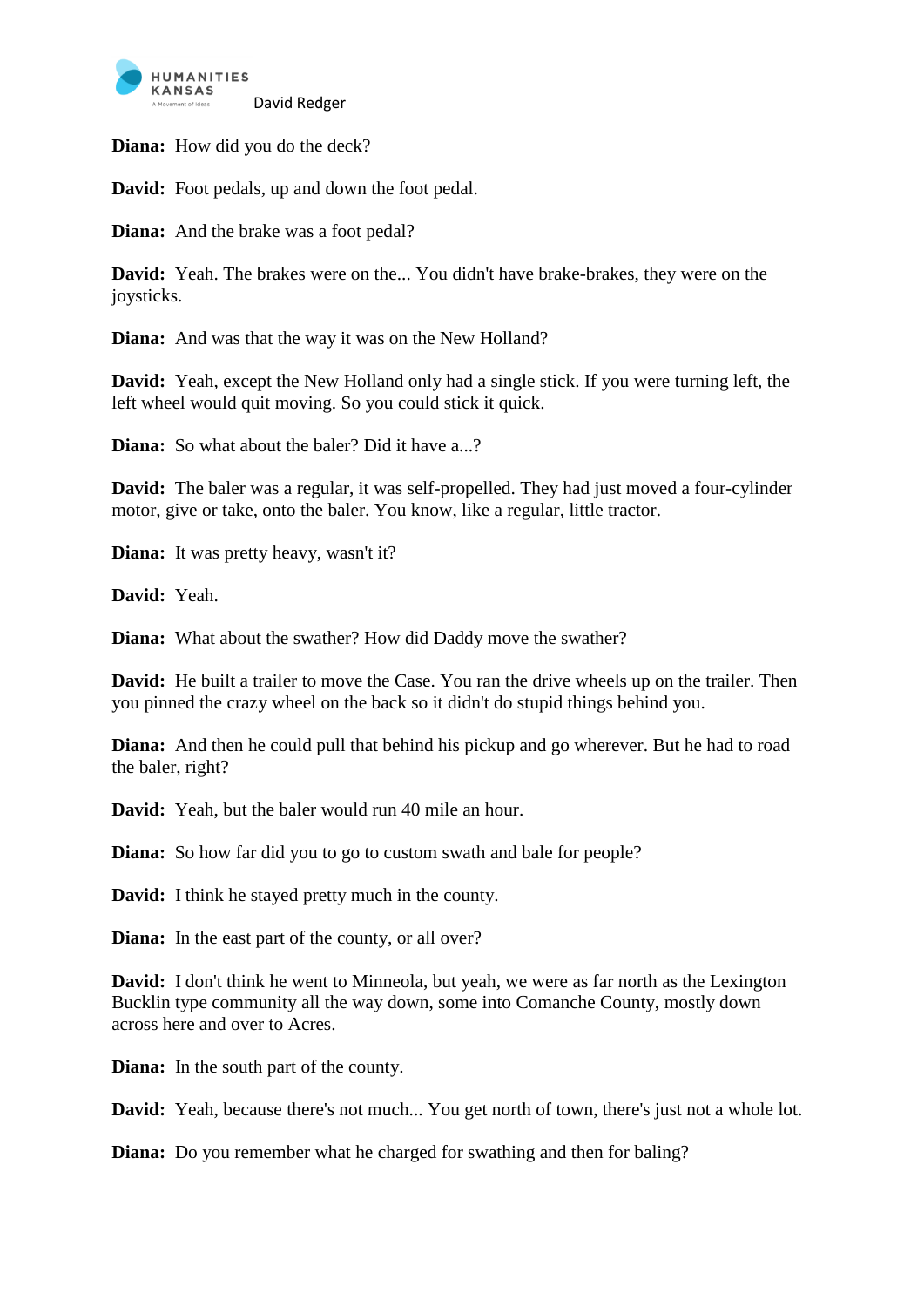

**David:** Baling, I think, was quarter a bale. Toward that, but I think that's what it was, 20 cents and then a quarter. Swathing was six, eight bucks an acre then.

**Diana:** It varied from what...

**David:** Yeah. What type of crop it was.

**Diana:** Did he do like wheat straw?

**David:** Yeah, he baled that. Wheat straw, feed, alfalfa, grass...

**Diana:** Did you ever have anybody work for him besides you? Did somebody else drive the baler?

**David:** I don't think somebody else drove the baler.

**Diana:** Did somebody else do the swather? Yeah, I don't think he'd let anybody else to the baling.

**David:** Yeah, I think either Mel or Vic Brown swathed for him some.

**Diana:** After the early 70s then, when he wasn't swathing or baling, did you stop the whole thing or how did you get out of haying?

David: No, After Daddy died, I took the swather and baler and went ahead and . . . cause I come back to the home place and was running them. The Hesston swather was probably seven, eight years old. It needed replaced. The baler needed replaced, too, but, you know, you could fix on it just a little

**David:** I went up to Bucklin, where we bought the Hesston at that time, to see what it would cost me to swap it out. Daddy gave six or seven thousand for that Hesston swather new. They were going to give me just about that, wore out, but they wanted \$28,000 for a new one! There was no way. That's when we got out of it, because at that point, I couldn't charge these people that.

**Diana:** So how many swathers did Daddy have?

**David:** Just the two. I think he had it seven years.

**Diana:** Was the baler New Holland?

**David:** When Daddy bought the New Holland self-propelled baler, it was the first one in Southwest Kansas.

**Diana:** Where did you have to go to get it?

**David:** I don't know. They brought it out on a truck and the dealer from Bucklin came down and they brought a couple of mechanics or whatever. It was over on Jim Cox and they tried to slug it. They tried and they couldn't do it.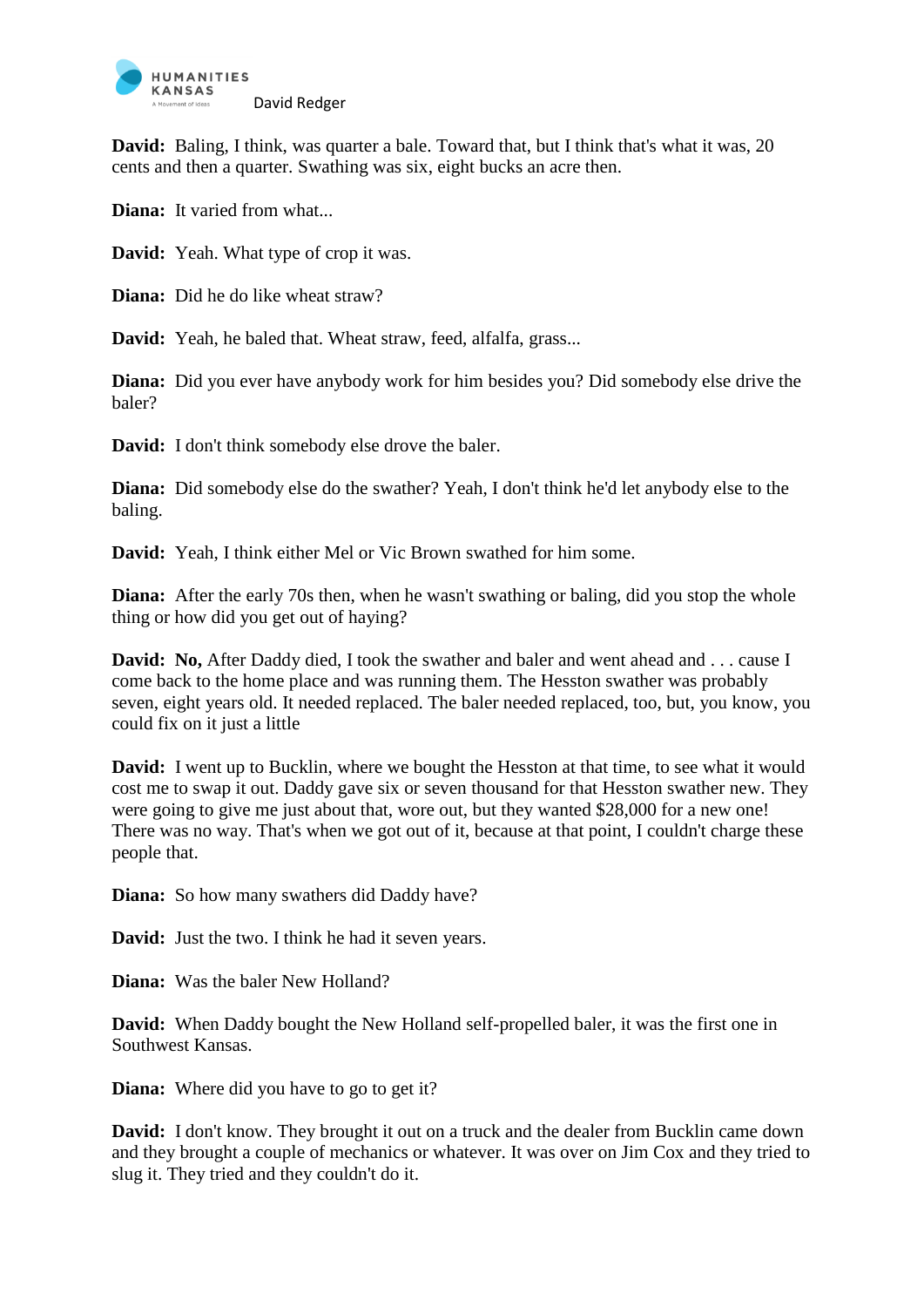

**David:** That was a single windrow of alfalfa and we had the old pull-type baler that they loaded on the truck. Then they took that self-propelled baler and tried it and couldn't get it to slug.

**Diana:** What about the hay loader? Did you have to road it home? Where did you go to get it?

**David:** I drove it from Harper, from DewEze. It was made in Harper, Kansas. We went over there and got it and drove it home. It would run 60 to 65 mph.

**Diana:** And when you went to different farmers, you roaded it, right? And what you had a pickup or two pickups that you took for your crew?

**David:** I had a pickup. I had that old '67 Chevy.

**Diana:** And then the rest of the kids showed up.

**David:** We hauled all our crew with us.

**Diana:** What were the ages of the kids that worked for you? You had to have somebody that was old enough to drive.

**David:** Yeah, I had to hire drivers. They had to be at least 16 to drive in the dark.

**Diana:** But this had lights on it, right?

**David:** It didn't have to be it didn't have to for that, because it didn't have a tag on it.

**Diana:** But you had to have a pickup driver.

**David:** Yeah. And we hauled all over Kansas and Oklahoma, in the panhandle.

**Diana:** Especially when you went down Englewood and worked for Alvie.

**David:** Yeah, but Doc Hudson in Buffalo. We used to have to fill his barn with prairie hay and alfalfa.

**Diana:** When did you start working in the summer? Did you start working in May and go till...

**David:** We would start in the end of April when they'd start laying down wheat hay and go through... Usually we went plumb into November, clear into basketball season.

**Diana:** How'd you do that? On weekends?

**David:** No, when we got done, we had people that didn't play ball. So when school got out, they would go out and load the trucks; so we could load four bob-tales and the two hay wagons. Yeah, our hay wagon Alvie's didn't run enough. I mean, if it had problems keeping running in the dark.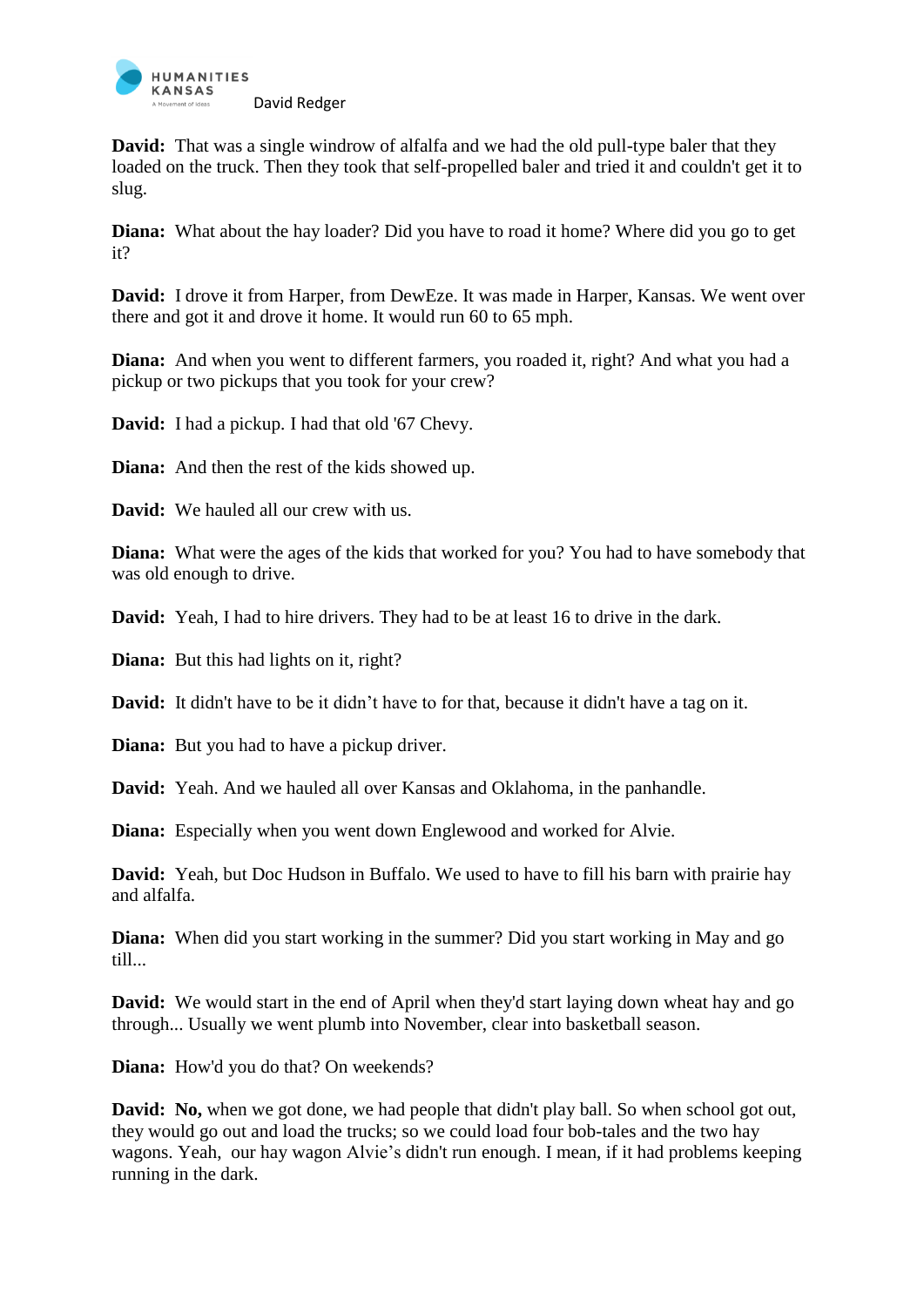

**Diana:** So how many hay bales could you put on the on the self-loader.

**David:** You could put as many you wanted. You could put up to 300. But, normally, we put 220 to 250. Tried to do 200.

**Diana:** So you're stacking four high? Or three high?

**David:** Four high was to 200. You'd go three high at three-bale across. And then the fourth one would be a tie row, would be one in the middle. And then two on the sides to make five to tie it together so it wouldn't fall off.

**Diana:** Did you ever lose a load?

**David:** Not off of that.

**Diana:** Off a truck?

**David: Oh** Yeah.

**Diana:** You blow a lot of tires?

**David:** No, I don't remember ever blowing out a tire.

**Diana:** You run out of gas.

**David:** Yeah.

**Diana:** On the hay haulers or on the trucks or both?

**David:** Both, but usually on the trucks. This thing had like a thirty-seven gallon tank and we never worked it hard enough to run it out of gas if you filled it every morning. Gas was like twelve cents. You know, you could buy farm gas at that point. Regular gas was like .27 or some such, but that wasn't very high at that time.

**Diana:** Okay, so besides doing hay, you also raised cattle. What type of cattle did we have?

**David:** We started out with a registered Hereford herd, or a semi-registered herd.

**Diana:** Was it from Grandpa?

**David:** I don't know that.

**Diana:** Think Grandma and Daddy were in business together.

**David:** They were. Grandma had either 5 or 10 head of cows. But with the 800 acres we had, talking to Robert, we probably had...

**Diana:** We had how many acres?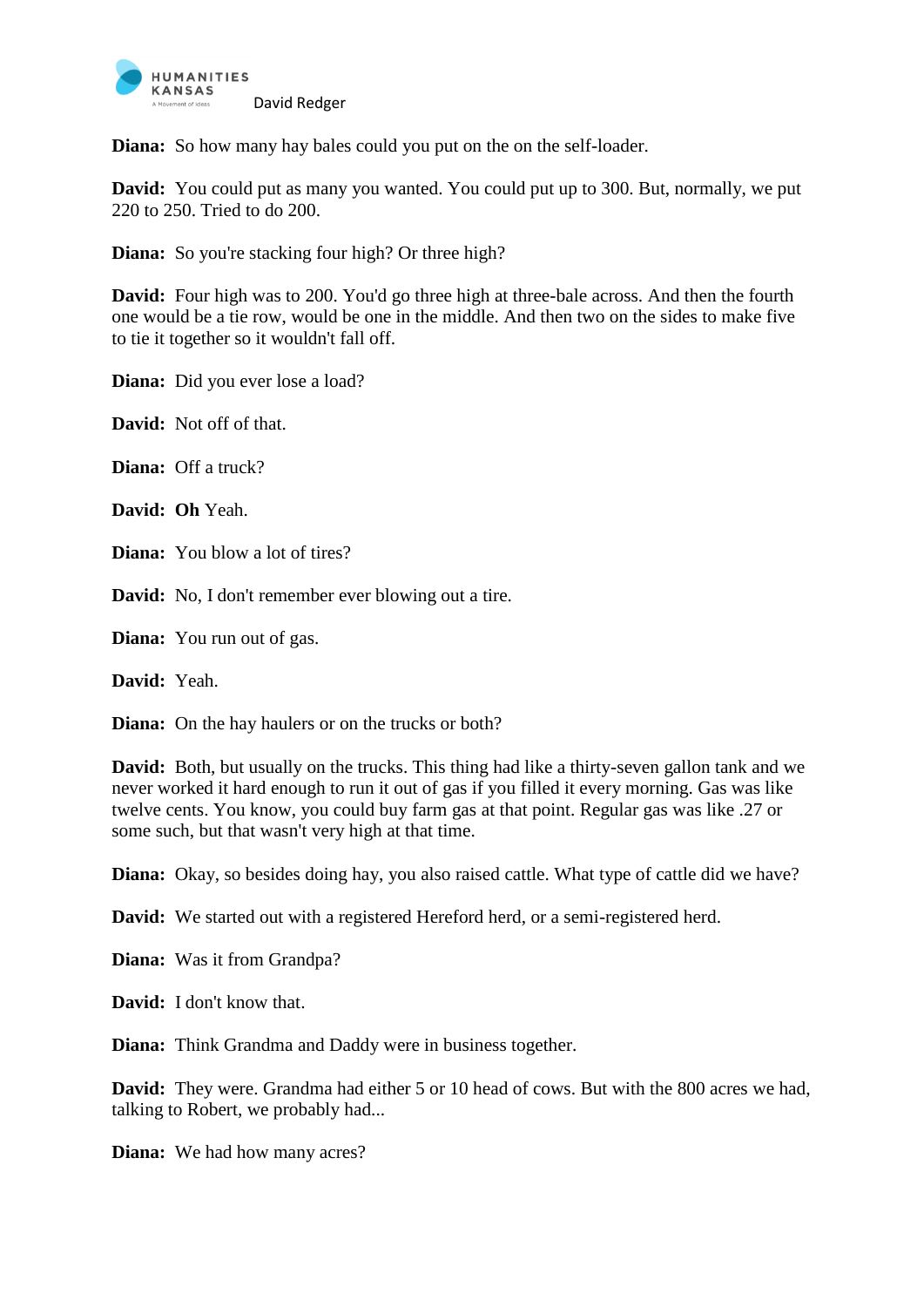

**David:** 800.

**Diana:** Yeah, between north place and the homeplace, so.

**David:** We probably never had more than 60 head of cows.

**Diana:** Was it all a cow calf operation?

**David:** It was to start with. Back in the 50s and early 60s, all the neighbors around us had a half section or a section of ground. Everybody had a small cow herd. So we all neighbored together. Sometime in the early 60s, we bought a calf cradle. So they would load it up and take it around each person's house. You know, Daddy would saddle the horses. We didn't have trailer at the time, so he'd saddle horses, throw me up on horse and I would ride to whatever neighbor we were working for.

**Diana:** So like, McMinimy's, Wilson's?

**David:** Yeah, Dome's, Randall's, Charlie (Randall) Skinny Wyatt

**Diana:** Did he have cattle or did he just do sheep?

**David:** He had a couple of cows. They might have been milk cows.

**Diana:** And Ritters did sheep, right? They didn't do a whole lot.

**David:** Well, they had some cows, but mostly they were sheep.

**Diana:** This calf chute ended up at our house a lot, right?

**David:** We might have been the last place to do.

**Diana:** And we had a way that they could load cattle out, right? Into the trailers?

**David:** But most everybody did.

**Diana:** So when did we get the horse trailer? Was it a conglomerate thing?

**David:** No, Daddy went into partnership with Dan Daily in the late 60s, and that's when we got out of the cow business. Out of the cow/calf business and we started doing breeding heifers. They would breed them, and if the market wasn't right, they'd calve them out. If the cow/calf market wasn't right, they'd keep them and sell the calves off of them. But they were always buying heifers every year to replace, and they got into the Ponderosa. I don't know what year that was.

**Diana:** I think 1969. I don't know why I think that, because the Cimarron Grazing Association and Kenny Dome was back from the service, so he was part of it, too. I think.

**David:** Dad was. Daddy and Dan got in as a partner (Shared).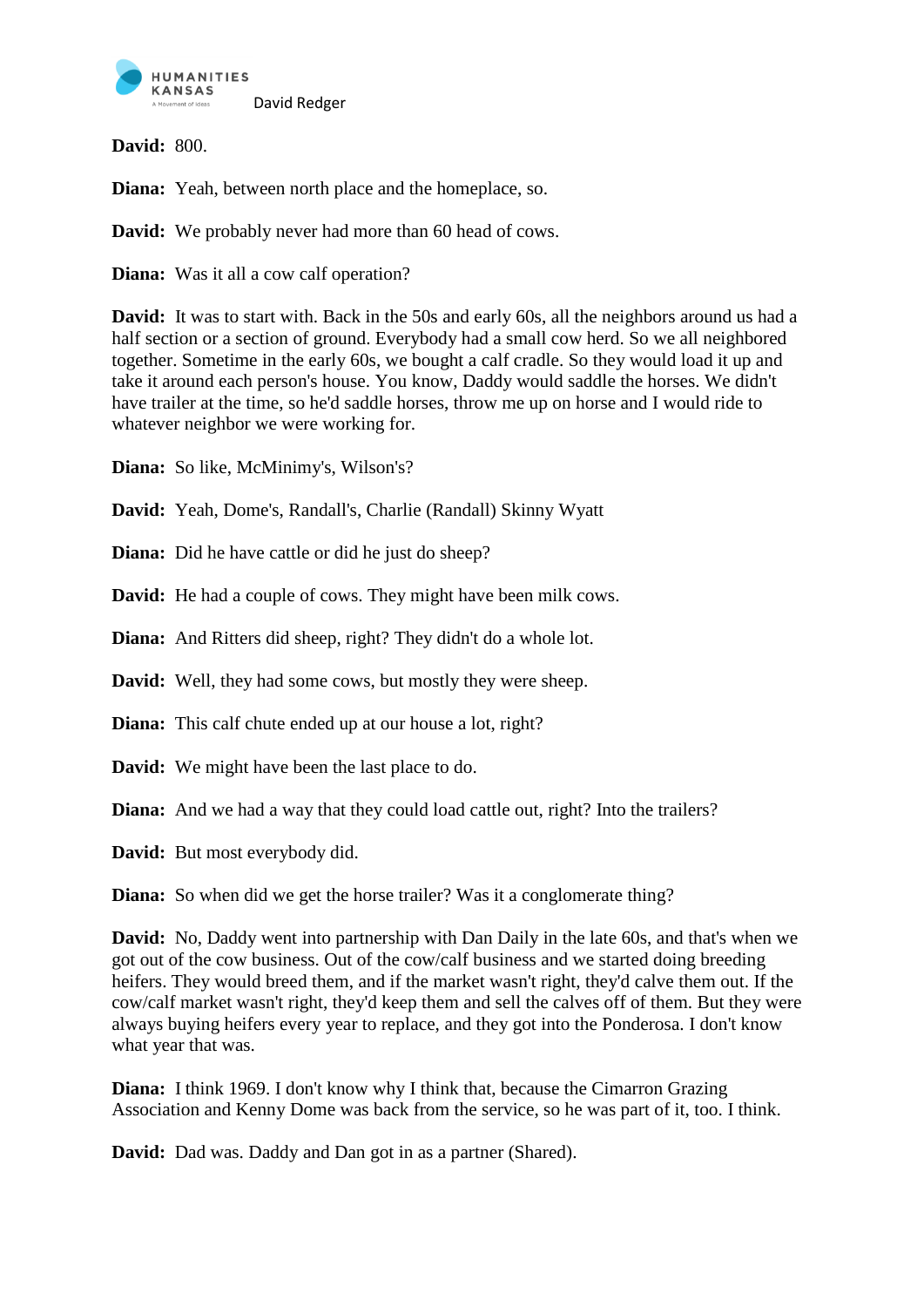

**Diana:** And there was that (Vernon) Webb and Jim Bisel.

**David:** There were 12 of them.

**Diana:** And Bill Anderson was in it. Several people at the time, and they could run however many cattle or whatever their partnership... What each person was allotted to run over there?

**David:** Yeah, that the government set how many you could run.

**Diana:** Because it was all grassland, right, that they purchased. They bought the land from Theis?

**David:** No, the government took it as a... I don't know, a tax-something maybe. But they split it amongst twelve small farmers and there were certain criteria. They couldn't have a hired man, they couldn't do this....

**Diana:** So they each had to work over there. They couldn't have somebody else do it for them.

**David:** They had to farm it, no, not farm it. They had to fence it. The first year or two, we run 600 head of steers on the north pasture. Everybody together.

**Diana:** How many pastures?

**David:** Well, at that time there was only two. There was a headquarters down at the bottom that had a trap that was probably half a section maybe.

**Diana:** So how many acres did they get altogether?

**David:** A lot, because they're everybody got a section or a section and a half, so...

**Diana:** It was in the thousands.

**David:** Yeah.

**Diana:** So how many pastures did they make it out into? So each one had their own pasture

**David:** They split it 12 ways. I think Jim Bisel ended up with all of it there.

**Diana:** I think so too.

**David:** Kenny Dome had a bunch until he swapped with somebody.

**Diana:** For something closer, because that's clear over west of Englewood, right? Is it in Meade County?

**David:** Part of it.

**Diana:** So we started out doing registered Herefords. When did we go to registered Angus.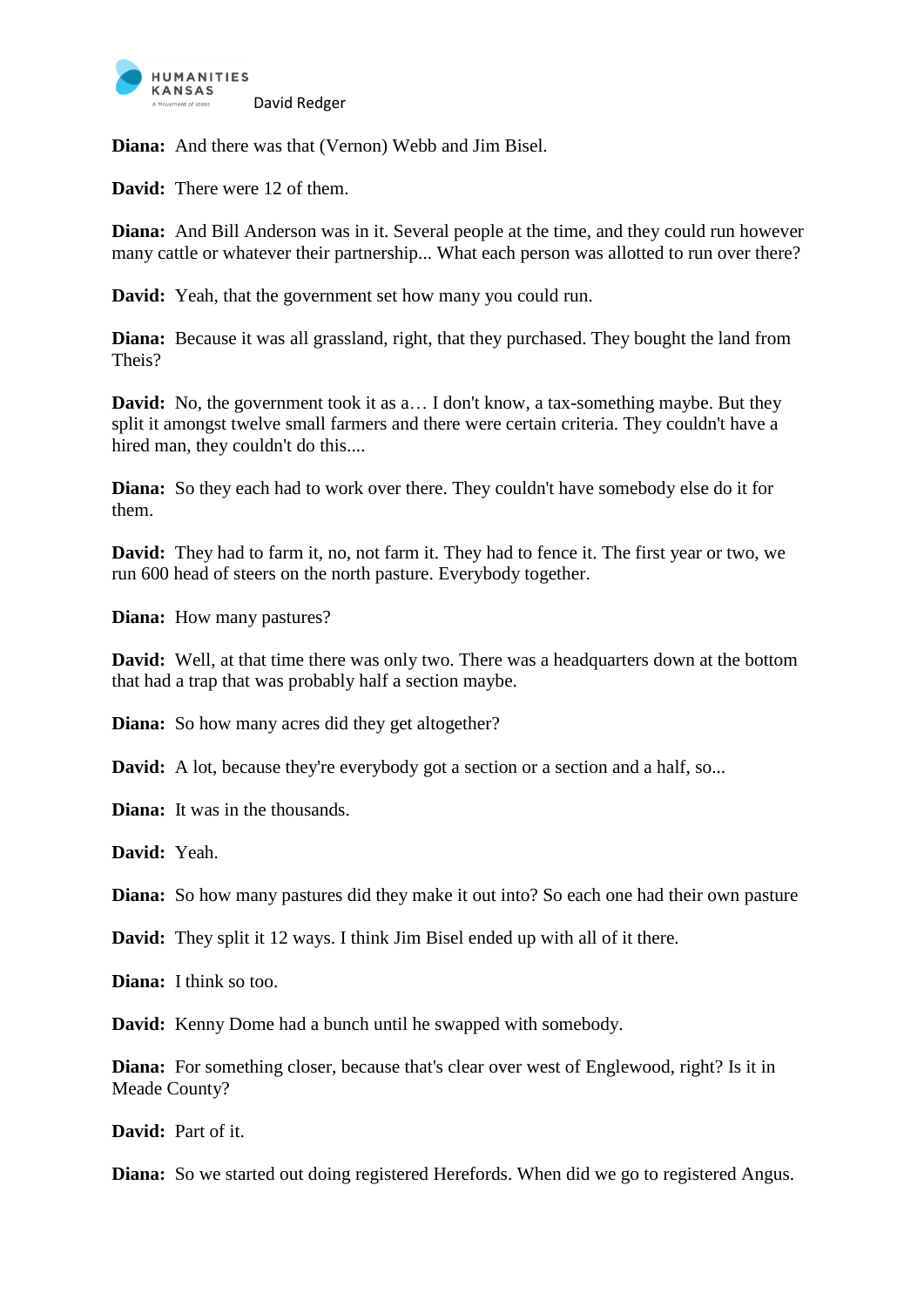

**David:** We actually never did. The children, Robert Louise and Carol, their 4-H projects were breeding heifers and they got those from Bares,(Bob & JoAnn) I think. To get the registered deal. So we ended up with, I think, eight or nine registered black cows.

**Diana:** I can remember black baldies.

**David:** Well, the black baldies were when Dan and Daddy were doing the heifers. We put the Hereford heifers with the black bulls to give us the black baldies.

**Diana:** So who owned the bulls?

**David:** I have no idea. I don't have any idea.

**Diana:** OK, so we had a pasture that's four miles north of Sitka.

**David:** Well, it was three miles from the house, but it's two miles north of Sitka.

**Diana:** But we moved cattle up there every spring?

**David:** Yeah,

**Diana:** So how did you move them?

**David:** You opened the gates and drove them horseback, since we had no trailers.

**Diana:** How many horses?

**David:** Well, you could do it with two.

**Diana:** And a pickup.

**David:** You put a pickup out there to block the highway.

**Diana:** Did you put a pickup in front of it too?

**David:** Only if we had the personnel. You know, I always thought I was doing something when I was a little kid helping Daddy do that, until one year I went to school and coming home and the horse that I was riding had my saddle on it and the reins tied to the saddle horn. She was doing everything I was doing on her back, all by herself.

**Diana:** Which horse were you on?

**David:** Starlight

**Diana:** I can remember stopping traffic on the west because people coming over the Sitka hill couldn't see what we're doing. But usually the cows or whatever...

**David:** Well, we had to throw dirt across the highway because if they had just sealed it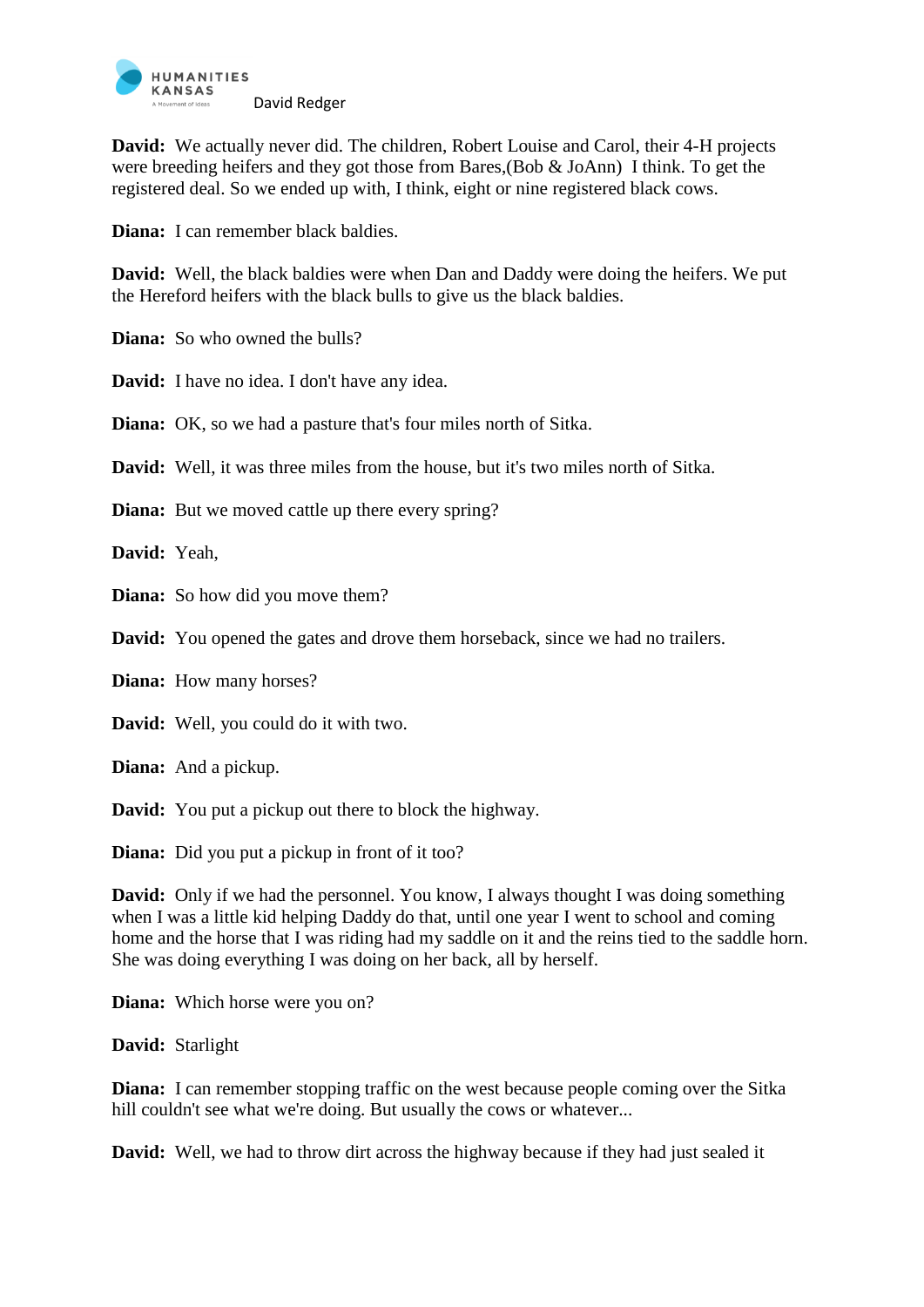

where it was hot, they wouldn't go across. They wouldn't cross it because it looked like shimmering water and they would they wouldn't cross that hole.

**Diana:** So it was just a straight shot into the pasture, right, when you got up there? But when you brought them home, you had to turn them to go into the corrals that were up at the house. Do you remember when they built the corrals? Put up the wood corrals instead of the barbed wire?

**David:** They were there before I was.

**Diana:** No, they weren't. I remember them.

**David:** I don't.

**Diana:** I don't remember when they built them, but I remember the barbed wire fence. Because I know you and Roger used to walk the tops of them. (Wood corrals) But what were you? 10? I can remember us building those corrals, because I remember the Ford tractor sitting out there with the post hole digger on it, but they were big ties, too.

**Diana:** So besides cattle, you've mentioned horses. How many horses did we usually have?

**David:** We usually had six. Starlight and Goldie.

**Diana:** Buck, Molly, Socks...

**David:** We had a Nugget and a Rex. Rex was a Shetland. That's seven. Then Starlite had four palomino colts. Well, we had Sandy. Sandy was the horse that broke her leg. She came from Bares, I think.

**Diana:** Molly came from Bares. Sandy was one of Goldie's colts. Yeah, she ran into something or twisted her leg. Didn't know what they did. She limped then if she got tired, when somebody was riding her.

**David:** She'd fall down.

**Diana:** And Rex. Where did we get Rex?

**David:** We bought him from a traveling horse seller. (Rex was a Shetland pony)

**Diana:** And if he didn't want you on his back he'd sidestep and you'd be in the dirt. Did we ever have milk cow that you remember?

**David:** Yes. Yeah, that's what happened to Daddy's... The reason we don't have a milk cow. Buck was Starlight's colt, and he was probably a month old and Daddy was caking over there, just past the silo, right there in the grass trap. He walked out across there with a bucket and was throwing cake out across the ground. Buck was bouncing and doing his thing over there, went running by over there and the old milk cow had the Jersey horns. Well, they weren't big. They just kind of tipped around it. And she stuck a horn through his chest and it come out the other side. And we didn't have a cow.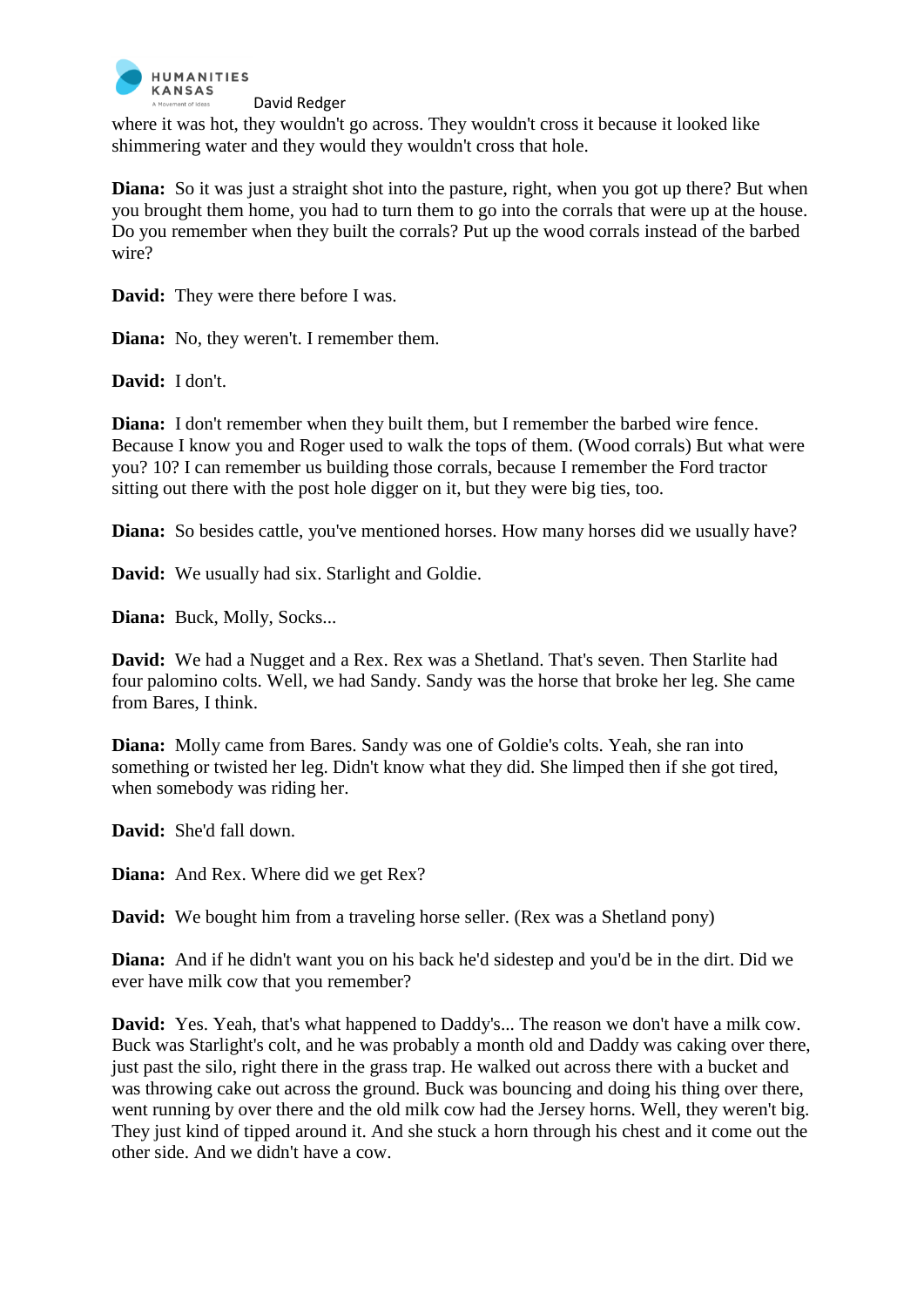

**Diana:** I was thinking she got blood poisoning, but she may gotten lead poisoning.

**David:** No, she actually went to town because she was a good milk cow.

**Diana:** So what other livestock?

**David:** We had a couple of goats once.

**Diana:** Why didn't we keep them very long?

**David:** They got on Mother's brand-new car.

**Diana:** So what about poultry?

**David:** We had chickens, geese, ducks. Guineas. We never had a peacock.

**Diana:** How come we had guineas?

**David:** Because they were very good at eating the stickers.

**Diana:** And they're good watchdogs.

**David:** Yeah, they tell everybody that something's going on here.

**Diana:** So we raised chickens, our mother raised a lot of chickens. How did she raise a lot of chickens?

**David:** In the broiler house. So Daddy built the crates. (He built the boiler house too)

**Diana:** He called them batteries. So explain that.

**David:** The chicken batteries, and I believe there was 10 of them, ten or twelve of them out there. Each one had four levels.

**Diana:** How big were they?

 $\ddot{\phantom{0}}$ 

**David:** I think they were probably 5 or 6 foot... (3x6ft)

**Diana:** Because they had two of those deals on the sides for the feeder troughs. Yeah, and the water troughs for the ones on the ends, and there were four.

**David:** They'd hold 100 head of chickens. They come in and you'd put them on the third shelf. under the warmer... Well, that's where the heat racks were. That's where they hung the heat racks. But that was high enough that a Mother could walk in and it was eye level. So she picked the deads out and whatever happened as it went along. But when they feathered. They were split 24 to a rack, and once a week we'd have to go out and clean the...

**Diana:** Under-deals where the manure came. They were like a panel.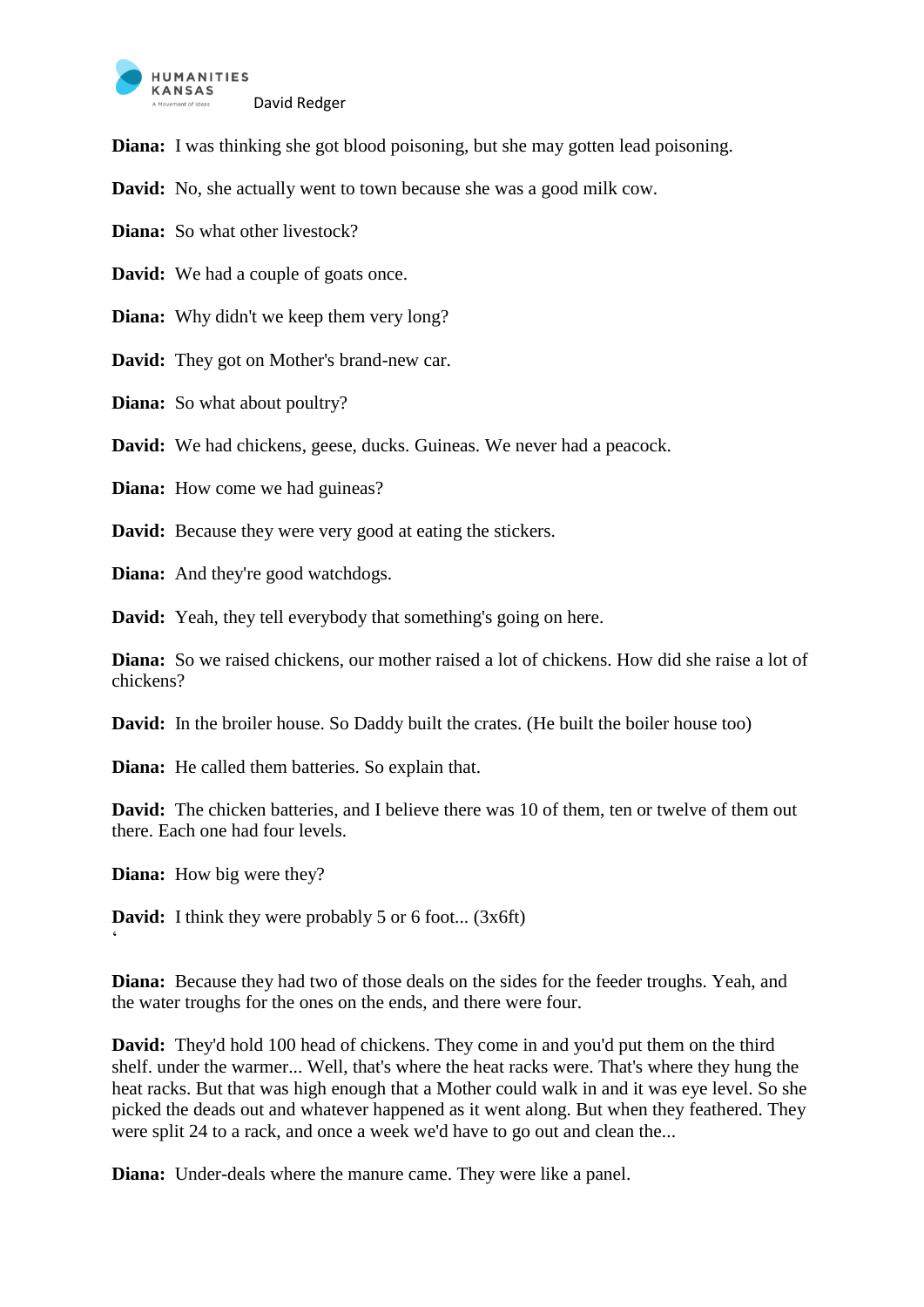

**David:** And put fresh newspaper down so it would come off.

**Diana:** And sometimes it didn't.

**David:** Yeah, and you had to scrape it.

**Diana:** Daddy built these? How? Did he use a welder?

**David:** Yeah, that was his job. When he first came over to this country, we didn't have cattle at that point, whatever Grandma had, and he needed a way to make a living because he hadn't started farming yet. I mean, he had to wait for a crop. He went to work for George (Reed) Junior, probably, in the oilfield. I'd call it a roust-a-bout outfit

**Diana:** He worked with Kenny Miller**,** Wasn't it Kenny Miller? Guy that had a shop down there by like where Mishlers. And they went and did oil wells.

**David:** Well they do anything but that, that's what they... Well, I don't think it was pipeline. I think it was drilling rigs. That type stuff.

**Diana:** So we had all these chickens, did we just raise them for us.

**David:** We had a contract with the...I don't know if it was a contract. Weekly, we would take 100 or more. We'd go through three sets of chickens a year, we'd get chickens in three times a year, so we'd start in April? We got chickens 100 at a time

**Diana:** No, the first ones came in May. Memorial Week because Landon Haydock was the postmaster and he would call and tell us the chickens were there and we'd have to go in because they were closed.

**David:** So every 30 days: May, June, July, August, September. We got out of there before it got cold. Cold-cold, because we had heaters in there, but they were mainly to keep the little chicks. the broiler heaters kept the chicks warm, but there was two propane heater deals in the wall. The pipes are still there. And there was water in there.

**Diana:** Who did she sell them to?

**David:** There was a place in Dodge.

**Diana:** I think she sold them to a restaurant.

**David:** Well, no. There was there was a Butcher place in Dodge that we would take them to. Live chickens.

**Diana:** Because they put one those batteries in the back of a pickup. Yeah, I remember that. It was kind of like when you put the sides on to haul cattle in the back of the pickup, but it was to put one of those batteries in there and load it full of chickens and take them up there. It was off 14th and it was right there beside the bridge.

**Diana:** Where the racetrack is.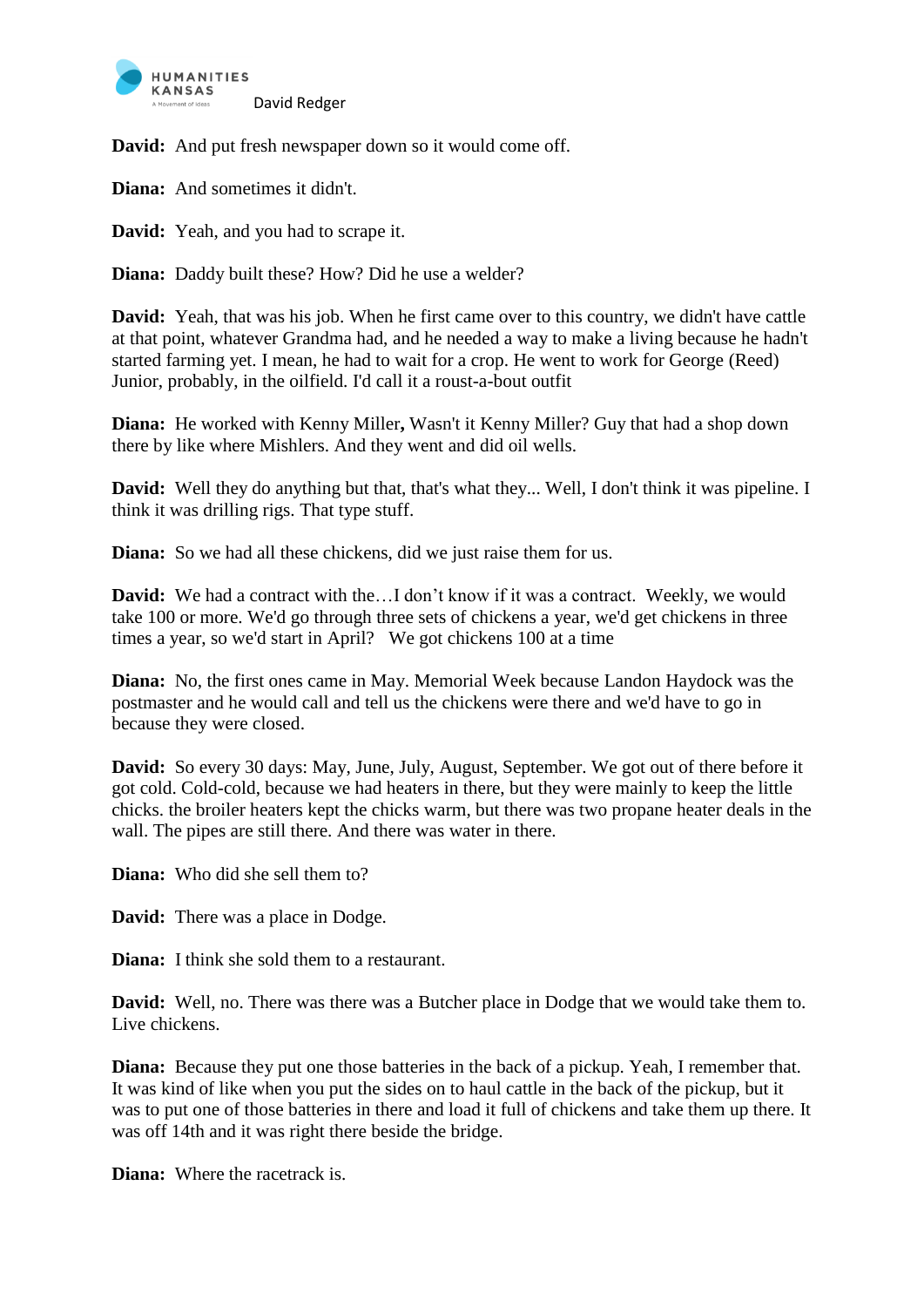

**Diana:** Yeah. You go back in there.

**David:** It flooded, whatever year the flood came through there. 1965. That's when we quit the chickens.

**Diana:** And I remember Mrs. (Velma) Williams came out and showed mother how to how to cut them restaurant-style. Yeah. With the quarters and stuff. So in the summertime when we weren't selling them, when we were keeping them for us to eat. How big did they have to be and how did we figure out they were that big? Do you remember how we weighed them?

**David:** We had a scale that hung up there.

**Diana:** It was a cone. So how big did they have to be? Three pounds, three to five. So when we stayed home in the summer, and the older girls were still there, they had to kill so many chickens a day. A day? I thought we did it on Saturday. No, they did it every day, Mom went to work.

**David:** Well, I know we ate chicken every day.

**Diana:** When did the turkeys show up?

**David:** Carol had a 4-H project, but I don't know what year it was. Everything's Carol!

**Diana:** We had a whole bunch of turkeys, there was quite a flock.

**David:** Ten maybe?

**Diana:** There were more than that because they'd go down to the port of entry. There were probably 20 of them. Yeah, because Mr. O'Bleness would call and say the turkeys were down there and we had to go down and herd the turkeys back.

**David:** Yeah. I don't remember that.

**Diana:** So any other animals? Dogs.

**David:** Well, the dogs always came through there. You know, people would dump dogs at Sitka. They'd come up.

**Diana:** Then they'd go back down to the elevator and get in the rat poisoning.

**David:** Well, some of them.

**Diana:** Okay, they had that chute so they could brand and do all that. Did they ever do any of the actual roping and branding them out on the ground back then?

**David:** Not for our family, no.

**Diana:** You did that later for people. Did your kids get pretty good at helping? What did they do?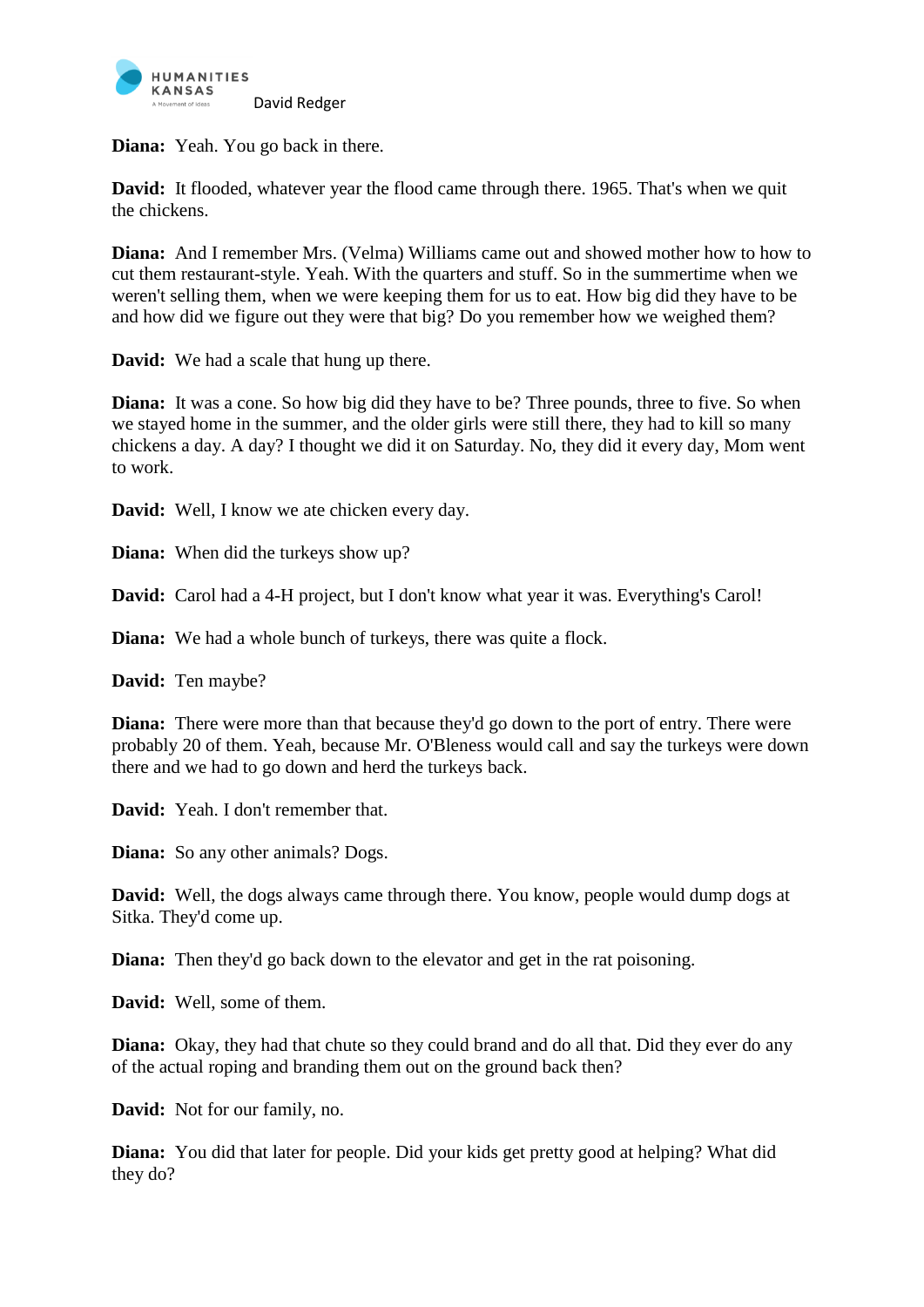

**David:** Kayla cut, Trish and J.D. pretty much flanked.

**Diana:** When you worked for other people, how many cattle were you doing? Were they mostly baby calves that you were branding?

**David:** Yeah. Anything that you roped and drug was usually babies.

**Diana:** So about how many head?

**David:** Buster's deal was usually 200 to 300 head. You could do that in a couple hours with a good crew.

**Diana:** How many people were usually there?

**Diana:** Well, when I first started doing stupid things. Everything was done horseback. You'd go out and usually when you gathered, you'd have to have a crew of 12 to 18 riders to cover the ground. Most of the stuff that I worked for is big pastures, sections or better.

**David:** Anymore, it's not so much. Anymore, there's not as many people that have stock any more, and finding people that want to give up their time and still ride. To do what we used to do, you needed horses that were being used daily. Well, at least weekly. You know, they had to be legged up to where they could go do this.

**Diana:** So, who did you work for? I mean, who did you go around up cattle and brand and that stuff for? Or did you have several people?

**David:** I did. I was day working when I came back, you know, so we'd go down to the Tuttle Ranch. We did Denton's, Krier's, Barby's. Barby's is a week. You'd start here and end up in Gate at the end. At that time, we had five or six pastures in Meade County that we went over to. Krier's was three different ranches that were strung out all over the county. Stephen's Ranch (Jack Stephens), Jess Waits was up there at that time.

**Diana:** So besides like day work, did you also work in feed yards?

**David:** Yeah, I spent, what, four years horseback. You know, in feedlots.

**Diana:** Did you do medicine?

**David:** The first feedlot I went to, we did everything. It was A.I.D. Feeders in Kinsley. Yeah. You had to do everything, I mean, you processed, you doctored, you rode pens, you put pill bags up and did whatever. I left there and went to Canadian Feeders in Canadian, Texas. Started out riding pens and ended up on the doctor crew. We didn't have to process down there, but we had to doctor.

**Diana:** Was this in the 70s?

**David:** Yeah. And I quit that, come home, and got married.

**Diana:** Then what did you do?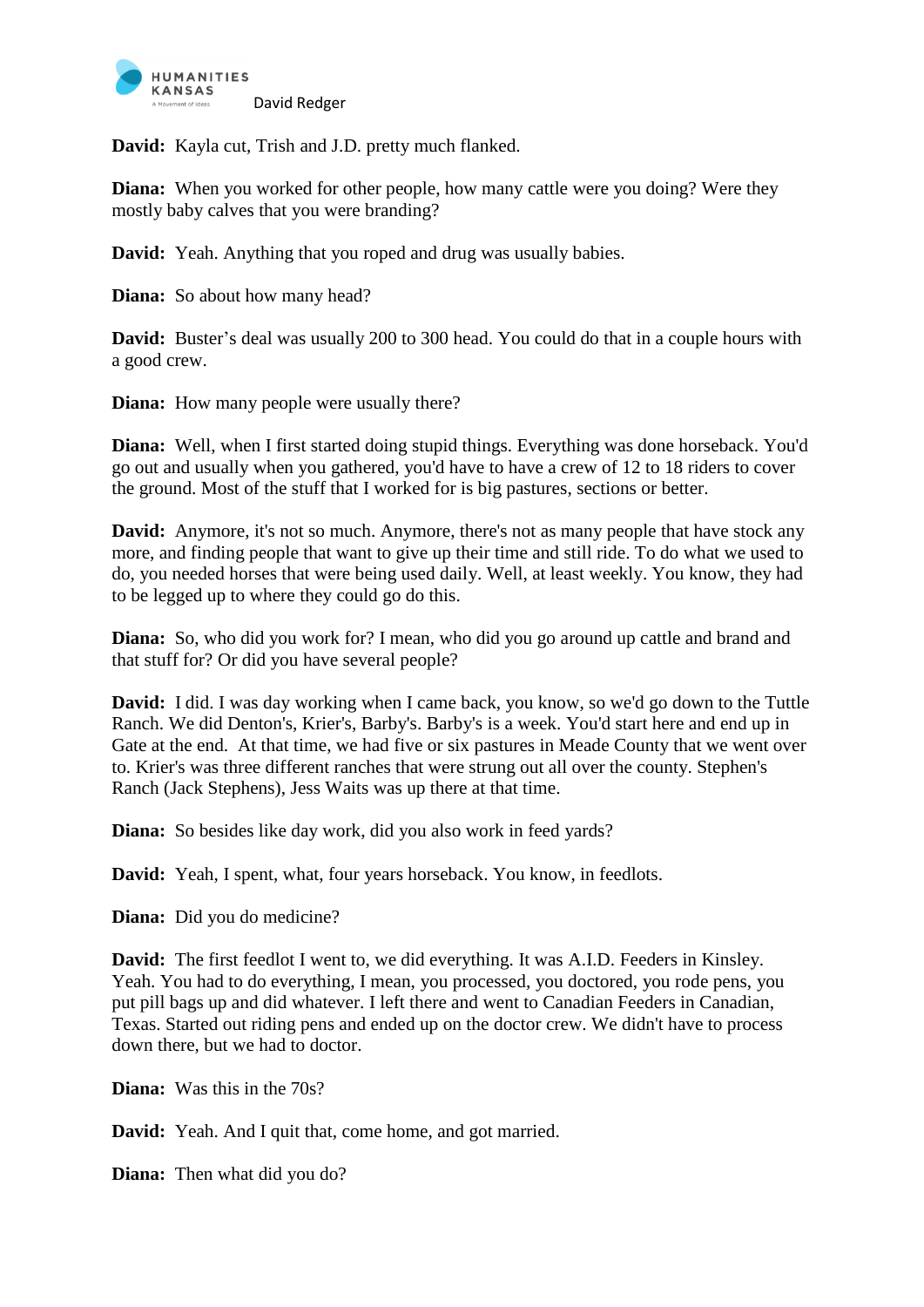

**David:** Nothing for 30 days. I finally got a job at the feedyard out at Garden City, Master Feeders, and found a job that was exactly what I wanted. You saddled a horse at 5:30 in the morning and you unsaddled a third horse, long about dark in the evening and you spent all day horseback.

**Diana:** Did they provide the horses? Or did you have to have your own horse?

**David:** They provided three head and let you bring two in. We were so shorthanded through most of the time I was out there, I had seven company horses in my string. I took two of my own out there for a while. They didn't have enough horseflesh, I had to use mine because I ran out of horseflesh.

We went through the scabies scare out there, and had to dip a 57,000 head yard in three days and then turn around and do it again.

**Diana:** So how did you find out they had scabies?

**David:** Oh, you can tell.

**Diana:** So what did you dip them in?

**David:** They had an old-time drive-them-off-in-a-pit bath. It was like going off in a deep end of a swimming pool and letting them swim to the other side and come up. But it was only three feet wide. It was narrow enough that they couldn't turn around, but wide enough that you could run a fat through and not have a, you know, not stick him... But we got the original... you know, and while you're doing this, you got to do your regular work too. So, they had to hire a crew to come in and dip.

**Diana:** So then, you were still having to do the regular day to day work.

**David:** Riding pens, yeah, you had to do your regular day's work anyway. My section of that feed yard was five thousand that I rode every day by myself. Most of the sections... I had the south section, which was the smallest, I guess, the least amount of pens and the same amount of cows.

Most of the pens in a feed yard are anything from a truck load, 50 head, up to a couple hundred. My south side, I had four pens that were normal-sized pens-- 100 head pens. And then my next three alleys, the smallest pen was two hundred and seventy, and then it went up to one that was about the size of a football field. And I think there were 300 to 400 head in there!

**Diana:** So it was mostly steers?

**David:** It was steers and heifers.

**Diana:** So did you carry medicine with you?

**David:** No.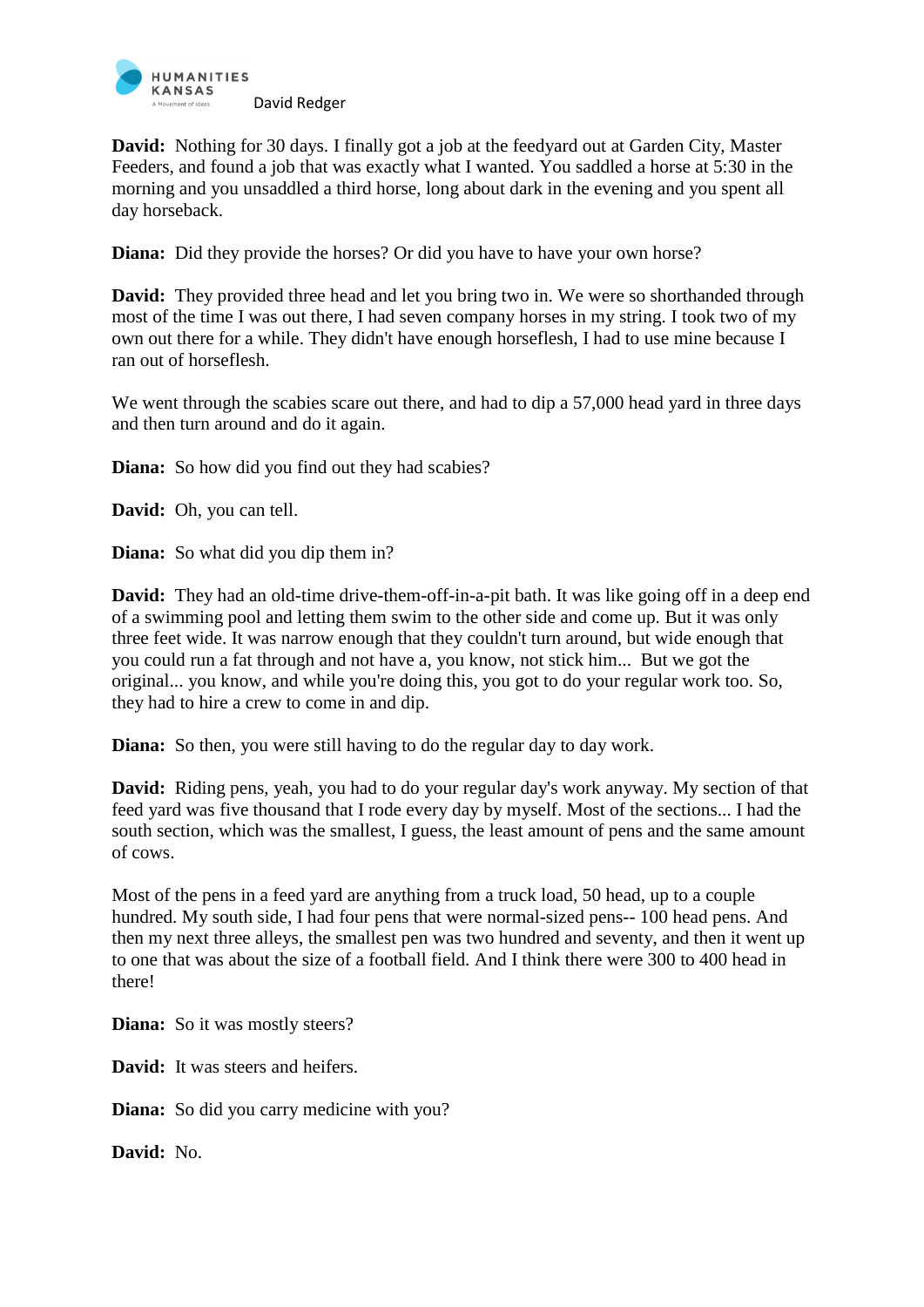

**Diana:** Did somebody else do that part?

**David:** Yeah. You just went in and rode your pens, pulled your sicks out, put them in an alley and delivered them to a hospital.

**Diana:** And then the hospital took care of them?

**David:** Then doctors took care of it. Yeah.

**Diana:** So did you work in any other feed yards? Were they basically pretty much the same from one to the other, just the size?

**David:** Yeah, but the bigger they are, the less you have to do, you know, I mean, once you get over 50,000 head, they hire you to ride pens. They hire you to set a horseback. You know, you sort cattle, you take them back, you pick them up.

**Diana:** And somebody else does the other stuff. So when did you work in a grain elevator?

**David:** I think I started there. Well, I started in high school, worked for Wallingford for three or four years. It was my fallback to job; any time I quit something else, I came back to that. But in '82 or the fall of '81, right after the blizzard hit, I had a kid, I had a guy that was running the Bunge (elevator) corporation. And he was calling me pretty regular to go look at a job. And finally, one Friday evening, I come walking into the house and I was froze. I had ice... I couldn't get my leggings off because the zippers were froze to my legs. It was probably 7:30, 8:00 in the evening when I finally got home. I lived on the yard at the time, which is why I was still there.

**Diana:** Is that when you were at Sublette?

**David:** I was back out at Master's again. I'd took off and drove semi for a couple years, or a year and a half anyway, I'd come home and run the farm, then went back out there.

**Diana:** Steve Brown, who was the general manager or whatever or whatever of the deal up there, was telling me, and kept offering me better incentives to go look at this job. That was in Cunningham. And he finally put a price to it, and what he was offering for a 40-hour week in a climate-controlled office was more than I was making busting my butt out there many hours a day.

**Diana:** Did you have two kids then?

**David:** Yeah, I left my wife out there at Sublette driving a grain truck with two children.

**Diana:** Was J.D. already born? So that's got to be '80.

**David:** Yeah, it was '81, '82, because we always went back to the feedlot for childbirth, because Master's health insurance policy figured that a pregnancy was an illness and they covered it within 30 days. I mean, if you were on the job 30 days and had the child after that, they paid for it!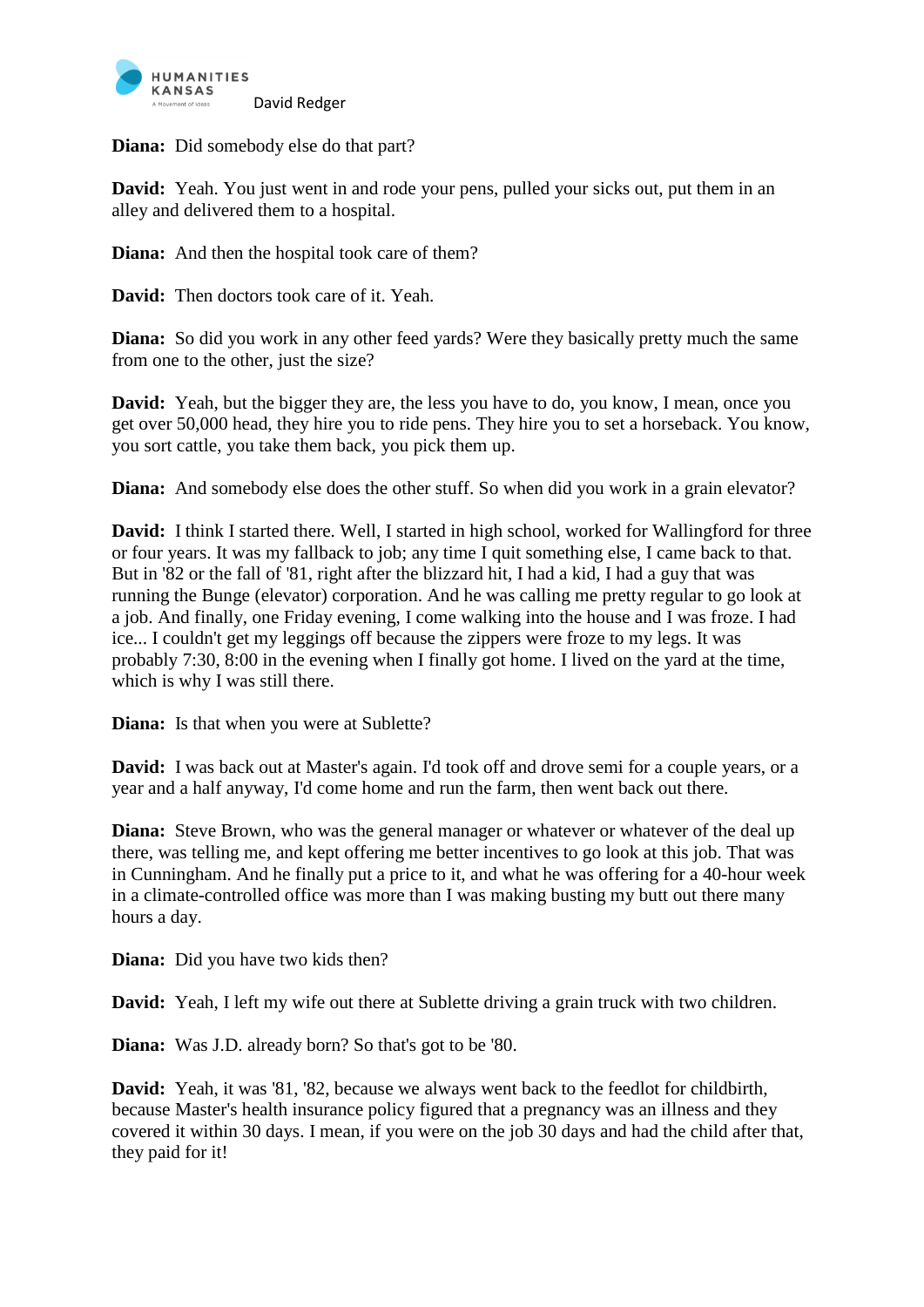

**Diana:** So how long did you do elevators then? Were you in Cunningham? Were you in Turon?

**David:** I lived in Turon and worked out at Cunningham. Then I think I was down there two years and then it was two years in Rozel. And then I went to Macksville for at least two harvests.

**Diana:** You were in Macksville when Kayla was born, that was '83,

**David:** Yeah, I didn't leave there until '85. I think I bought a truck in '86.

**Diana:** Eighty five's when you came down here.

**David:** Then I bought the truck in '87.

**Diana:** What kind of truck did you get?

**David:** Yellow International, an asphalt truck, a dump truck.

**Diana:** And where did you get work?

**David:** All over the state of Kansas.

**Diana:** For highways and stuff.

**David:** Yeah, we were laying asphalt and then when that quit, we were in Salina and we hauled dirt out of the mall parking lot and fill sand back into the parking lot so they could build it. I got to drive my truck down the main hallway in the mall and spread sand!

**Diana:** At the new mall.

**David:** Well, it's 30 years old now!

**Diana:** So when you came back to Clark County, where did you go to work?

**David:** Road and Bridge for the County.

**Diana:** And what do you do there?

**David:** Whatever was needed. I was truck boss for a while. I was a heavy equipment operator.

**Diana:** So then you went back to working with cattle?

**David:** I did that because while I was working for the county because the county was just a 40-hour job. And we started hanging around with the cowboys again and going out for nothing. Then I went to work for Jim Harper. Podzemny was working for Harper. I went there; I went to Buster Carter's.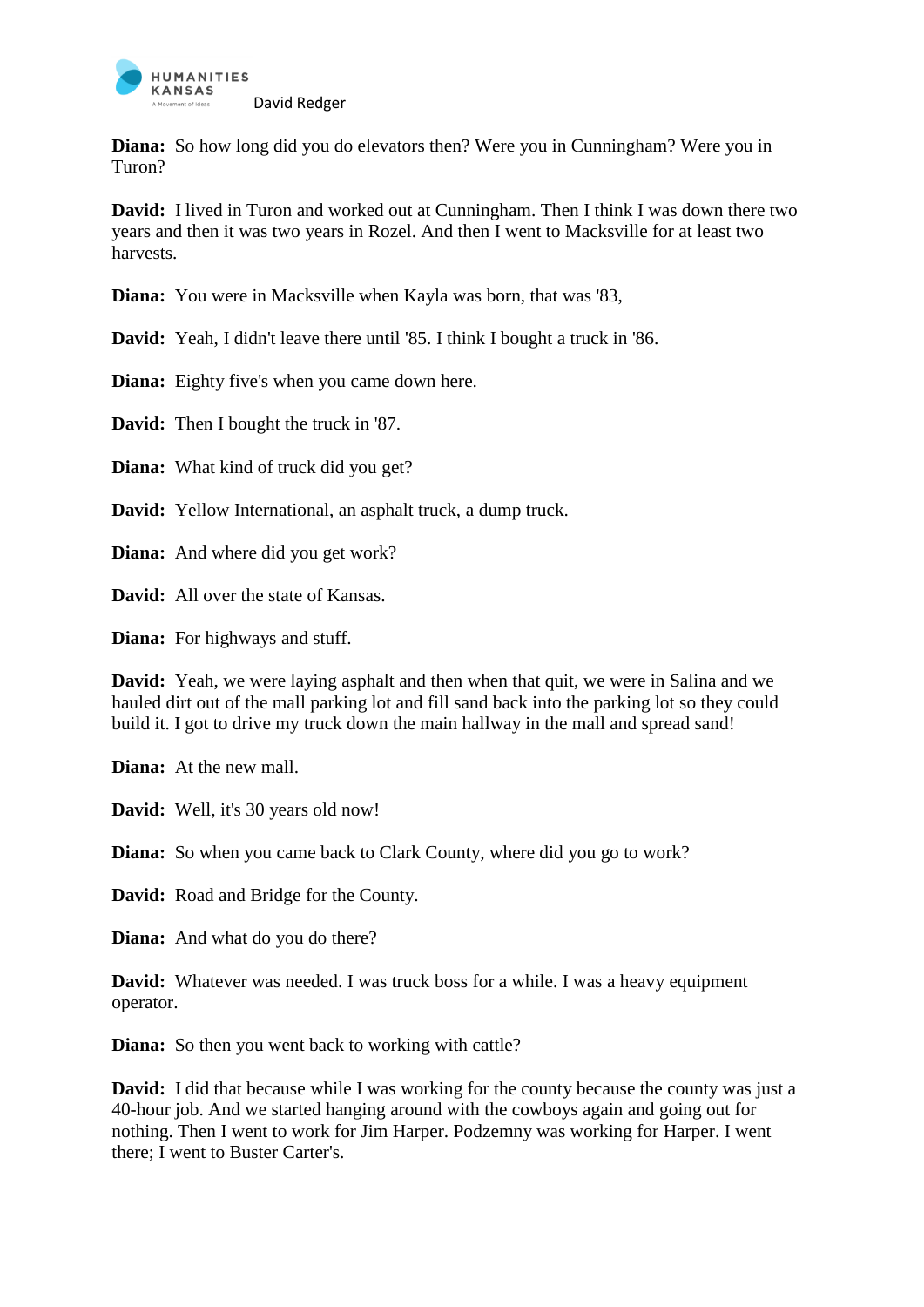

**Diana:** That's when you started dayworking.

**David:** Yeah, and got a bronc I started paying for. That's when I broke the leg. I was working for Marvin Lipsett at that point.

**Diana:** That kind of stopped you for a little bit.

**David:** They took the horse away from me.

**Diana:** So you mentioned the blizzard. Do you remember any other disasters or any other storms, tornadoes, or floods that affected Clark County when you were living here? Do you remember the blizzard of '71 when you were in high school?

**David:** Yeah. And the one in '92.

**Diana:** Start with the one in '71. Did you go help dig out pigs at Duvall's?

**David:** No.

**Diana:** What did you do?

**David:** Not a whole lot of anything. I mean, we fed our own cattle. We had to go find them. When it finally cleared up, we couldn't find them.

**Diana:** Were they close to the house?

**David:** Yeah. They were in the two 80s there at the house.

**Diana:** They went under the bridge, were they clear on the other side of the bridge?

**David:** They were under the bridge. The snow had caked over the top of them. It's a railroad bridge, but it's down there in a draw, you know, a creek bed. The snow had actually blew in over the top of them and basically trapped them in the deal. But the body heat kept the ties thawed out. The hole through the deal. The heat was... That's how we found them, the steam rising through the bridge.

**Diana:** They had air?

**David:** Yeah, they had air.

**Diana:** How long were they there?

**David:** I think the storm blew for a couple of days, didn't it? It was Sunday or Monday before we got out?

**Diana:** Well, it was... We didn't go back to school to like Thursday or Friday.

**David:** No, we were out two weeks. I walked to town. Yeah, I walked in and stopped at the elevator and picked up a gunnysack and went to the grocery store. I ordered whatever we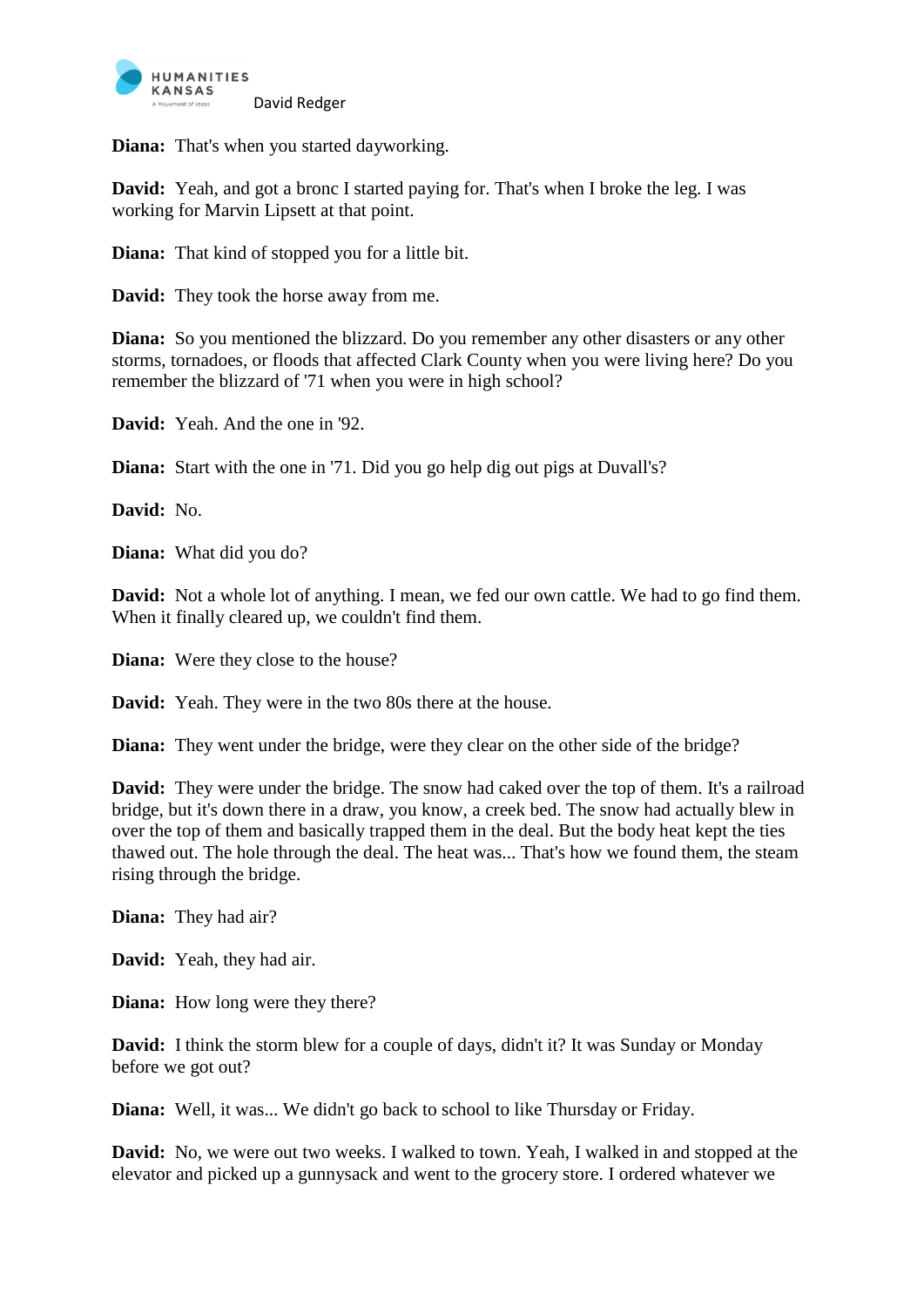

needed and then I went to the school. I went up to the high school to see what hell was going on.

**Diana:** Were the helicopters there at the school?

**David:** No, but the hay was, and there was probably a... They bombed me when I was walking to school, walking to town, when they were trying to feed...

**Diana:** Would it have been York's?

**David:** No, it was probably Skinny Wyatt's or Breit's. They missed. We had to go over and throw it over the fence.

**Diana:** Were they small bales?

**David:** Yes, they were squares.

**Diana:** They were throwing them out the side of the helicopter?

**David:** Out the back of a plane.

**Diana:** So you mentioned there were other snowstorms.

**David:** The one in '92, that's the one that started Tuesday before Thanksgiving and we fought snow... There was probably still snow in May.

**Diana:** A lot of snow that year?

**David:** Was it ever. Yeah. We tore up every piece of equipment the county owned.

**Diana:** So you were working for the county. Did you have any cattle?

**David:** Not at that point. I lived in the VAM house at that point.

**Diana:** In town. So it was just trying to open up all the roads around the county?

**David:** I spent from the day before Thanksgiving... no, probably Thanksgiving Day, we got out of town because we started on that Tuesday. I got to go rescue the state workers that had slid off the road out of the county line to the east. Phil Reed and I took up his 140 blade (it was only one with a snowplow on it) and a one-ton winch truck and we went out there and could not pull the blade out of the deal, so they had a blade out there and they had a truck out there and both of them were stuck. So we ended up loading those people into my pickup.

**Diana:** How many were there?

**David:** Two, one in each. We loaded them into the pickup. Got turned around and ended up having to put the cable from the blade and tied it onto the front of the pickup. That's the only way I got back to town... It was that it was snowing that bad.

**Diana:** So another time?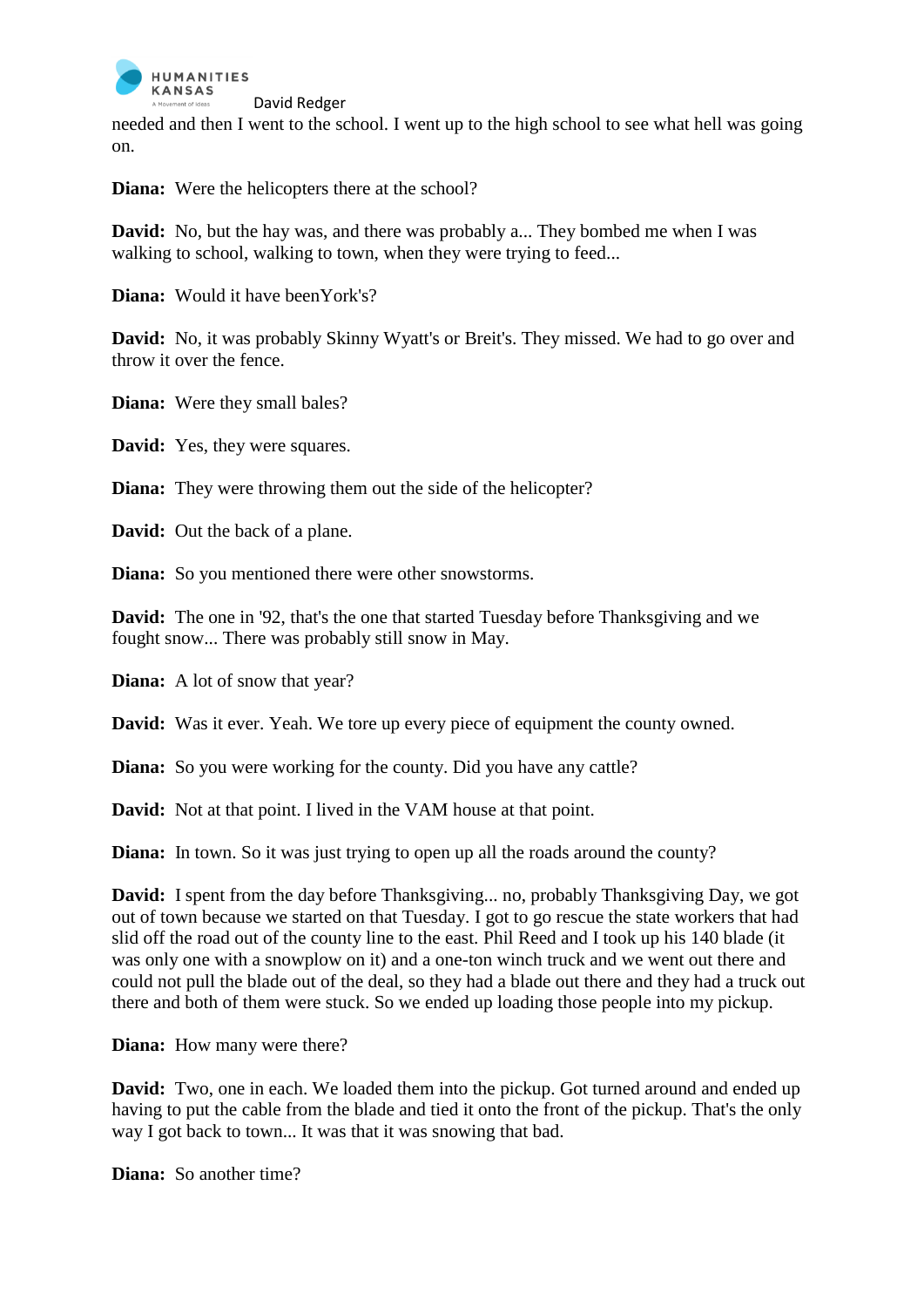

**David:** Ninety-eight, and it was a spring storm. It wasn't near as long, but it...

**Diana:** What were you doing then? County?

**David:** Yeah. I quit the county in '01 and started day working.

**Diana:** Do you remember any tornadoes?

**David:** The Greensburg (2007). We went to Greensburg after that.

**Diana:** Do you remember any in Clark County?

**David:** Yeah. Being fire chief for as long as I was, or being on the department. We were storm spotting for 30 years. There's been all kinds of tornadoes in this county. Most of them didn't do much damage, but the one that took out the Greensburg started at Pike's over there (Kirb's) yeah in that area. It tore up that tree row right there. Went across the highway south of Eldora's (McMinimy) or between York's and Eldora's and Dome's, up through there. It slid around and we followed it through this side of Steve and Kelly Hazen's. It jumped over the Stephens Ranch and did a little damage to some trees and whatnot up there, but it never touched a house in our county. It set down in Comanche County and rolled a bunch of tank batteries and whatnot. And then it kind of went straight up 183, the highway. It went across where the Mennonite deal is there and tore up a bunch of stuff there. And then it went into Greensburg.

**Diana:** Was there another tornado that was over by Protection that was hitting tank batteries and it started coming back toward towards you and you couldn't get away because there were all these storm spotters?

**David:** Oh, no, that was a little twister.

**Diana:** Was it about in the same time?

**David:** Yeah, it was all within a year or so. Yeah, we made the National Weather Storm Spotters' class video.

**Diana:** That they do every year?

**David:** Yeah.

**Diana:** So what about floods?

**David:** We've worked a couple of those. Bluff Creek has flooded twice that I know of.

**Diana:** Did it take out any houses or anything?

**David:** We had to evacuate some houses.

**Diana:** At the same time that Kellenberger's...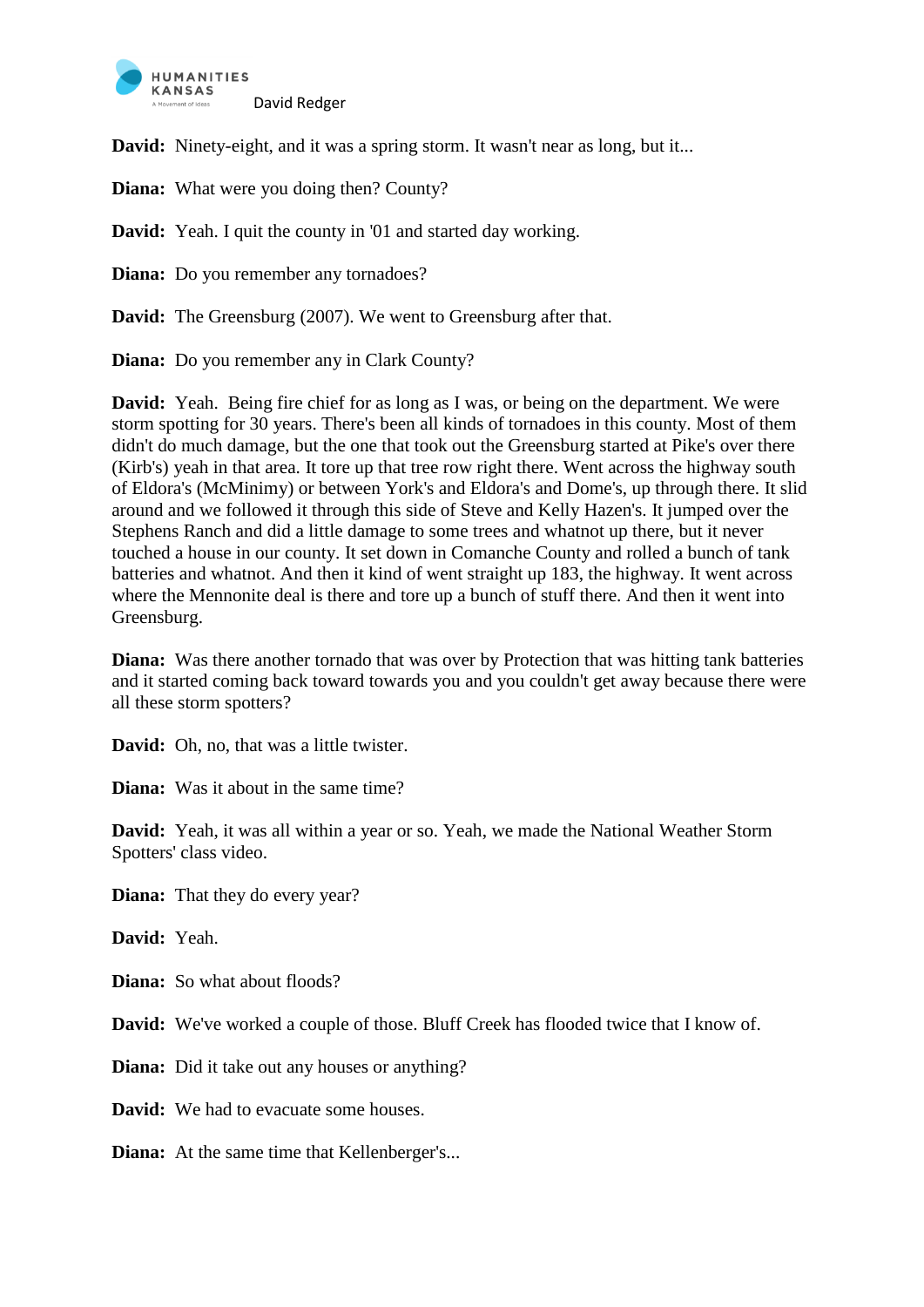

**David:** Yeah, that's what I'm thinking of, and there was a couple before that that flooded the park. There was one before that where the shelter is now, they had just put them concrete circle picnic tables in there. This one came through and took those concrete picnic tables and it put one of them in a tree. Oh, 15 or 20 feet up in the air.

**Diana:** So how have things changed since you were a small boy growing up in Sitka to now? There's not as many people, right? What about how has CRP (Conservation Reserve Program) affected the county? The grass?

**David:** CRP came to this country in the late 70s, early 80s.

**Diana:** I think that was the late 60s, early 70s.

**David:** That was the Soil Bank in the 50s and 60s. It didn't start until I was gone anyway. The first year that they put CRP in Clark County, they took 46,000 acres of farm ground out. The farmers that were in their 60s and early 70s at that point thought this was the greatest thing that was gonna happen because it was actually going to give them a retirement, right? If it would have been 10 years, it would have been fine. But at the end of 10 years, they re-did it again. In its second 10 years, it broke every small-town Main Street.

**Diana:** Yeah, we lost a lot of gas stations.

**David:** Yeah, but we lost two elevators, maybe three. Englewood Co-op went away, Bunge went way. The Co-op went away, Wallingford, Walcott and Lincoln, whatever, went away. It took out Waits Homogenized Gas or whatever, it took out a propane business.

**Diana:** It's still here, though.

**David:** Yeah, whatever. It's not what it was because there's no homes in the country.

**Diana:** That are propane, they're mostly electric.

**David:** There's no homes in the country. Yeah, that's the deal. There's no homes in the country.

**Diana:** Especially since the fire.

**David:** The fire took care of all of the homes that didn't have anybody in them anyway. From the time I graduated high school till before the fire, I could probably pick 40 homesteads that are not there now, within a two and a half, three-mile circle. That's all families that are... Well, they were all older people and their kids didn't come back. Well, what was there to come back for? They put it to grass.

**Diana:** So besides CRP, how is grass managed around here?

**David:** It's basically just grazed. And the government will let them do the CRP, they won't let them graze it.

**Diana:** What were their options?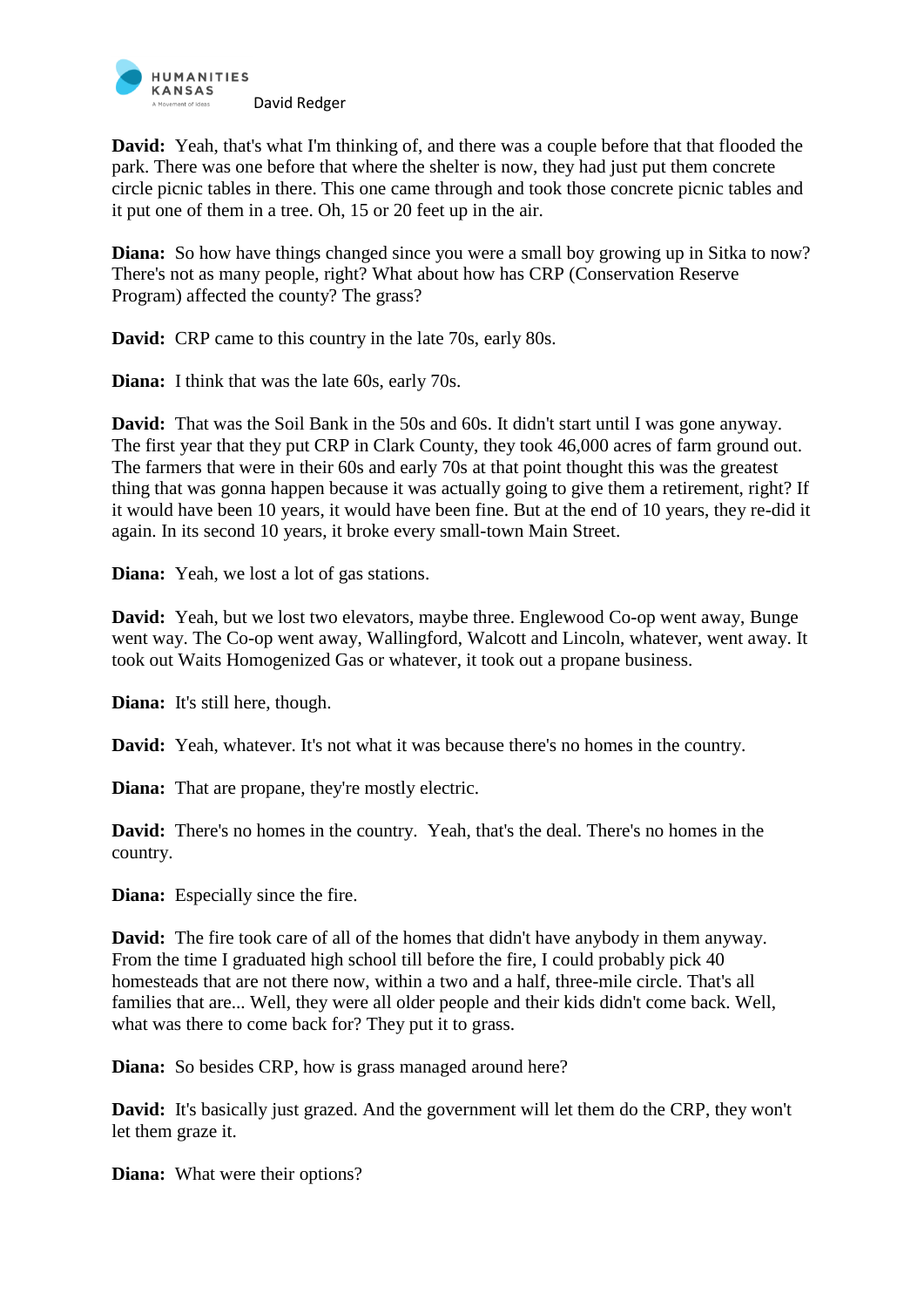

**David:** Graze it, burn it, hay it. You can hay a third a year.

**Diana:** Right. So how about fencing, has it changed since you were younger?

**David:** Yeah, but not a whole lot. You know, everybody after the fire, they went to pipe corners, a lot of pipe corners, some went to steel posts. You know, when I was little, high school, everything was wood. Cedar, Creosote.

**Diana:** How many strands?

**David:** If you do an outside fence, it's five. The State of Kansas says you have to do four. That was a 60s law. That may have changed, but everybody, all the old timers, said you always do one more than is required. So outside fences were all five wire fences. Interior fences were usually the four. A lot of the big ranches that I've worked for, their interior fences were three. They were drift fences, just to keep the cows from going from this area to that area.

**Diana:** What about electrical fences?

**David:** Most people no**,** most grass ranches won't use an electric fence except on a wheat field. They're too hard to maintain out across the sagebrush and tumbleweeds and whatever.

**Diana:** How do you charge them?

**David:** Either with a 110 plugin at the house or solar panels, or you change out a car battery every other day or every couple days.

**Diana:** What about water? Windmills. What's more prevalent now? Solar panels or wind.

**David:** That is the owner's choice. I have both in most of my pastures, because in August, when the wind doesn't blow, usually the sun is shining. In the fall, in the winter, when the skies are cloudy, the wind's usually blowing!

**Diana:** So do you often have windmills fail or you have to haul water?

**David:** Yeah, that's usually an annual occurrence; somewhere somebody's going to have to haul water.

**Diana:** What about the next generation? Do you have any of your children that are interested in being involved in farming or ranching?

**David:** They are interested in it, but there is no way they can afford it.

**Diana:** So are any of your kids involved in agriculture right now? What's your daughter do?

**David:** She's a meat inspector for the State of Kansas.

**Diana:** So where does that take her?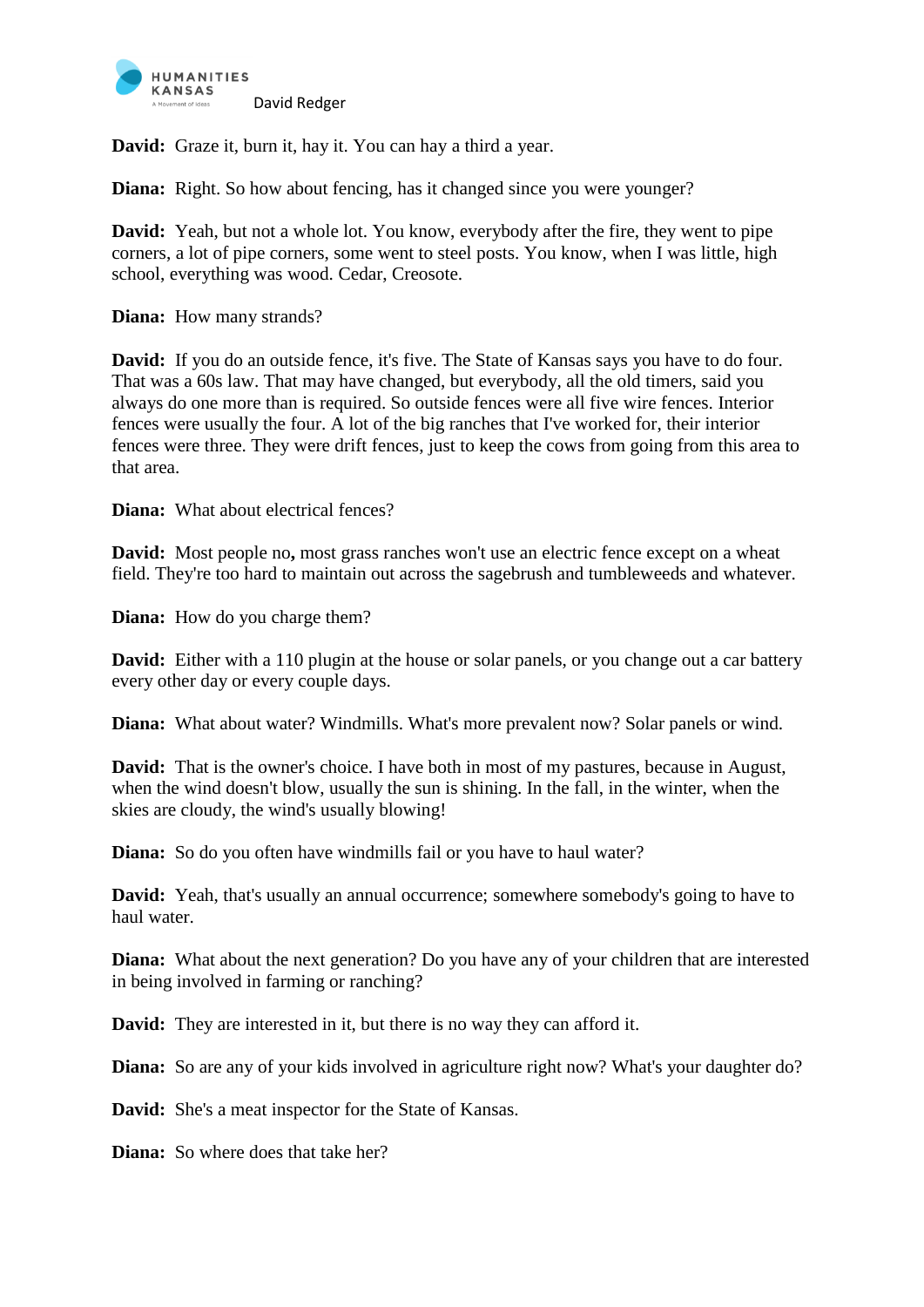

**David:** All over western Kansas, to the small packers.

**Diana:** Well, those are the only ones that the state does, right?

**David:** Yeah.

**Diana:** When we had a farm, did we have any hired hands? I can remember Warren Randall.

**David:** Was that when Daddy was in the hospital?

**Diana:** No. Warren would've graduated in 1959 from high school. I think it was when he was doing the haying, because that dog Jiggs got its leg cut off when they were out swathing off the hay. And I think Warren was working then. But you don't remember anybody else except the guys that used to swath for you?

**David:** No, we always had kids. Carol ran the swather and the rake and the sickle too.

**Diana:** And they hauled the hay when Robert was in Vietnam. What was your favorite job?

**David:** Pen riding. I really like pen riding.

**Diana:** How has your part in the community changed? Have you had a role in the community?

**David:** Such as? I was a 4-H leader for 10 years, I was on the fair board for ten, maybe twelve. I was Boy Scout Leader, Assistant Boy Scout Leader to get off the fair board for 10 years. I've been a volunteer firefighter for 30-plus years. As a firefighter, I was a first responder EMT. I taught CPR. I taught first responder (classes) or assisted with it.

**Diana:** Were you an officer for the golf club?

**David:** I don't know if I was an officer.

**Diana:** But I think you were because you had to do that tournament where you had to do the food. Isn't that the vice president or something? So what kind of things did you do as a fire chief? Were you on any boards?

**David:** The state executive board, a Southwest Homeland Security Board.

**Diana:** Were you able to bring anything into Clark County that we wouldn't have had if you hadn't been on this boards?

**David:** Oh, yeah. All of the emergency management grants that started coming was because I was on a committee that the people on it were talking about, "Have you got this filled out?" You know, and they weren't talking to me, that was just in a hospitality room...

**Diana:** As general thing.

**David:** Yeah, and I didn't know anything about it. We asked questions and I think we got.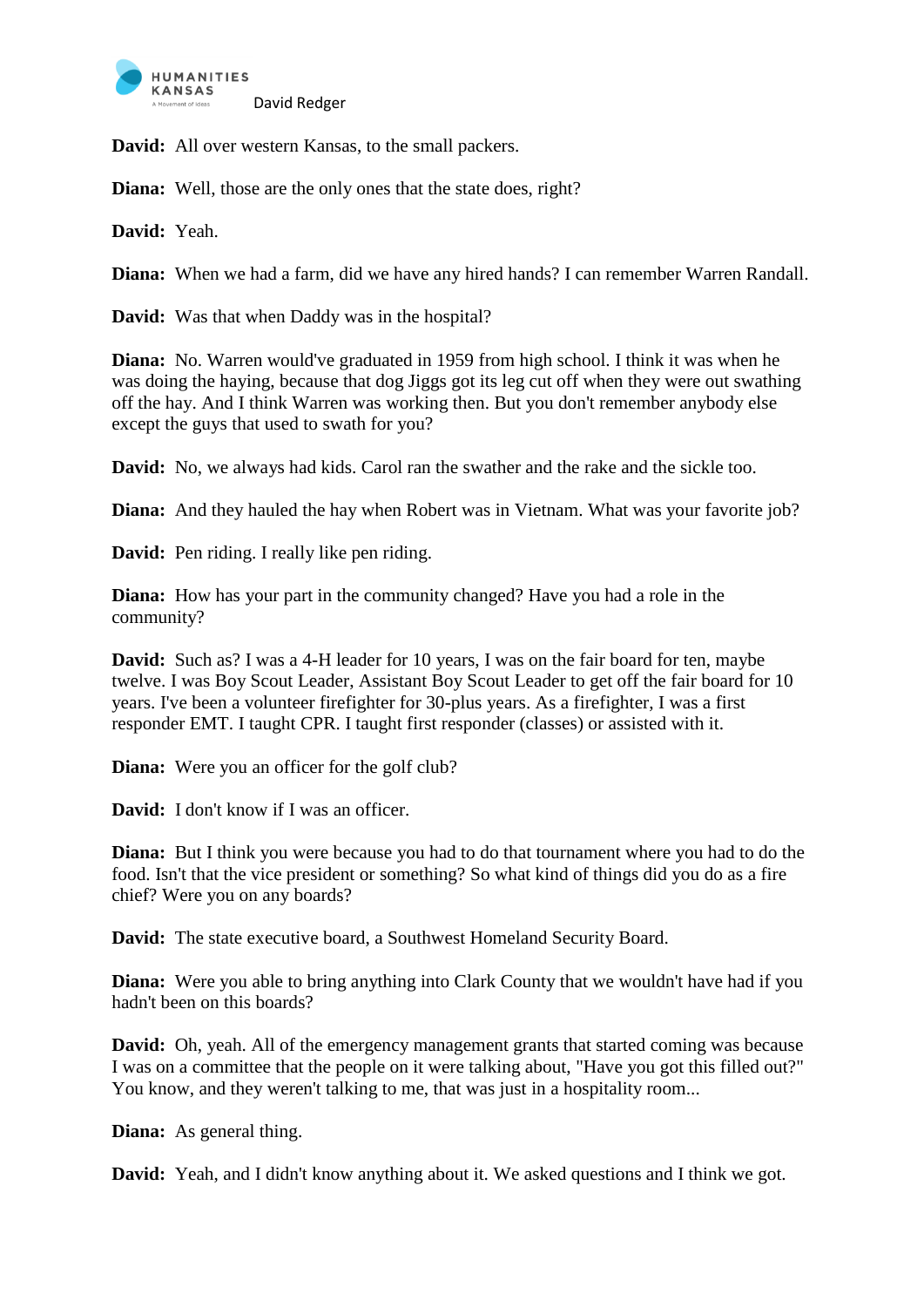

ten or fifteen thousand dollars that first go, because we were at a meeting that cost us \$20 bucks to go to.

**Diana:** Is that how you found out about the FEMA grants? And what has that helped bring to the community?

**David:** A bunch! As in two fire trucks, the breathing air, all of the bunker gear. Two sets of bunker gear.

**Diana:** The washer, the fill station. So then, I wanted to go back and ask a question when you were hauling hay, how did you protect your clothes? Didn't you wear chaps?

**David:** Yes, hay chaps.

**Diana:** How are they different from cattle chaps or cowboy chaps?

**David:** Mine work! But at one point I bought hay chaps for my help. They are the same thing that a horse shoer uses.

**Diana:** Knee-length.

**David:** Yeah. Just a little longer than the knee and they're held on with a belt around your waist and then a couple of straps that hold them to your leg.

**Diana:** So how has ranching changed since you started? Do you use four wheelers?

**David:** We do now.

**Diana:** How often? Do you use horses as much as you use your four-wheeler? No How do you use your four-wheeler?

**David:** I use a four-wheeler for what I used to use a horse for, checking cows, riding pastures.

**Diana:** How many cows do you check now?

**David:** 430 plus the calves, right at the moment. Now tomorrow that's going to change.

**Diana:** You're going to get more?

**David:** I'll get probably 700 pair, or end up with 700 pair. And I don't know if I'll get my third ranch's this spring or not, I haven't heard anything from them.

**Diana:** So you don't raise cattle yourself, right?

**David:** No.

**Diana:** Do you have horses still?

**David:** Still have horses. I have goats.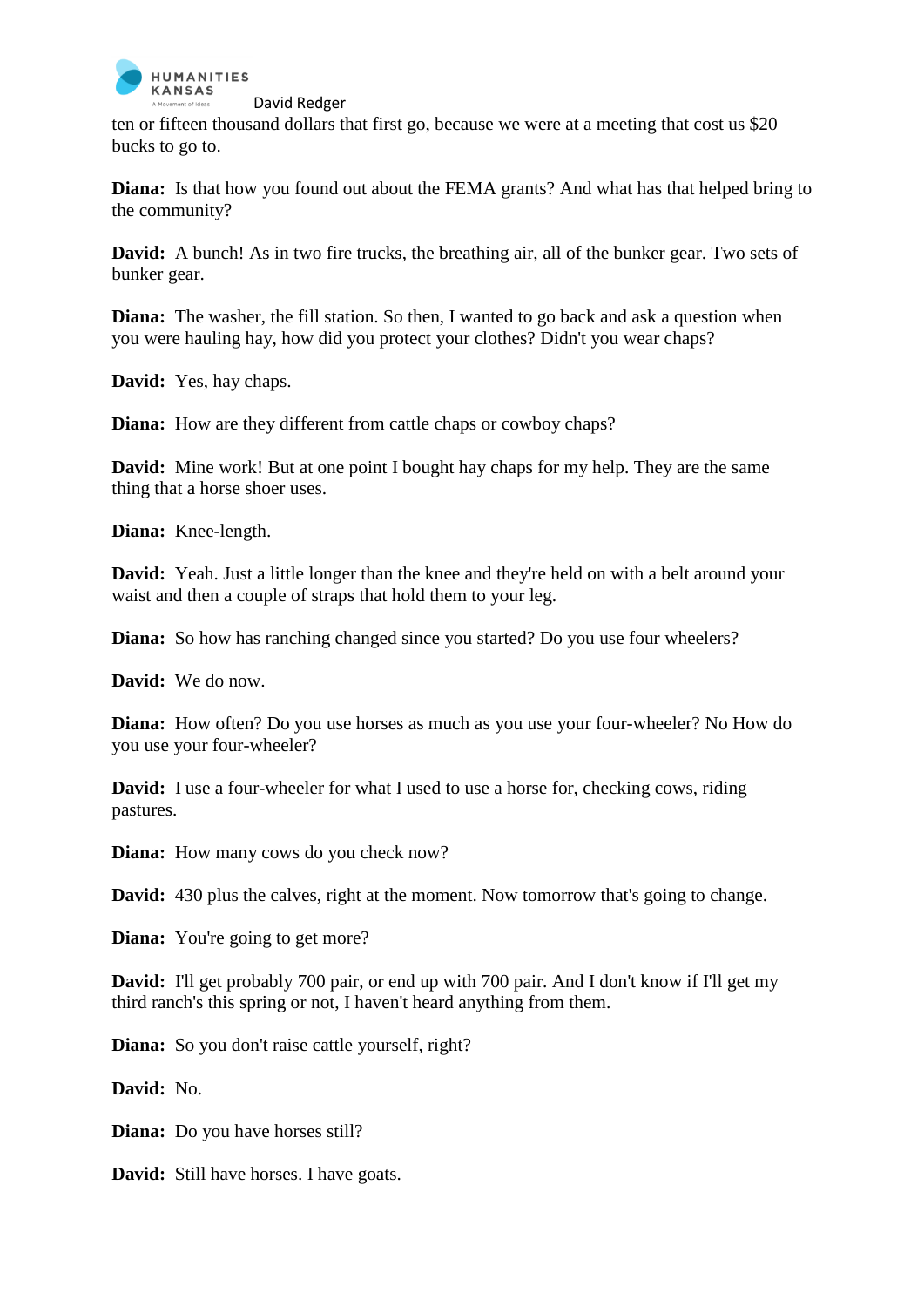

**Diana:** Cattle, I mean, for 4-H?

**David:** We have a 4-H animal.

**Diana:** Do you have any farming as part of your operation?

**David:** I just put everything I own back to grass.

**Diana:** So you'll have something to feed your horses?

**David:** Mainly so I don't have to farm.

**Diana:** So what's the smartest thing you ever did?

**David:** Put that back to grass.

**Diana:** Overall.

**David:** Married my wife.

**Diana:** And what would you change if you could?

**David:** I don't know if I would.

**Diana:** Besides riding pens, what other jobs did you like?

**David:** Those that hurt me.

**Diana:** Such as...

**David:** Oh, the heavy equipment. I liked driving truck for a while, and then I got so sick of it that I don't care if I ever smell diesel smoke again! I've done pretty much what I wanted to do.

**David:** You know, it if a job got to where the politics was too much or the B.S. got to the point that I didn't enjoy going to work, I switched jobs.

**Diana:** So what advice would you give to someone new coming to Clark County? What are the benefits or what keeps you here?

**David:** I'm too old to go anyplace else. I like the country. You can step out and see into tomorrow. You can see the weather that's coming from a distance. I don't like being in crowded areas. I don't like towns. You can't see up and down the block. You know, I went to a lot of conferences, conventions and what have you, all over the country. Three nights is a good convention and then it's time to go home.

**Diana:** Anything else?

**David:** Volunteer, any community you go to, get involved. When I was in Rozel, I was in